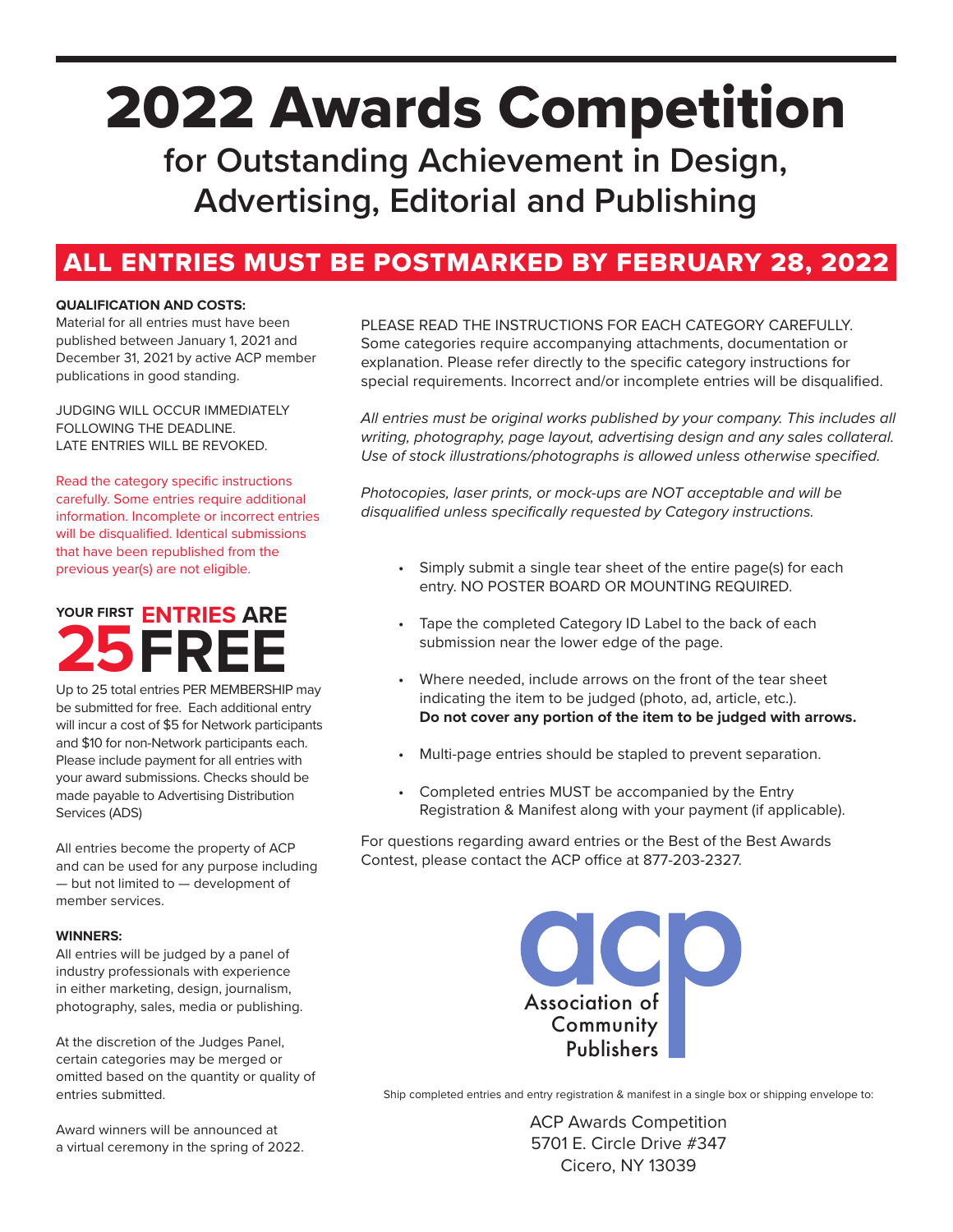# CATEGORIES 1-4: OVERALL PUBLICATION

**Limit one (1) entry per category unless otherwise noted.**

**ENTRIES WILL BE JUDGED ON COVER DESIGN, PRESENTATION OF EDITORIAL AND ADVERTISING DESIGN, USE OF PHOTOGRAPHY AND ILLUSTRATIONS, ORGANIZATION, PRINT QUALITY AND OVERALL LOOK AND FEEL.**

## **GENERAL EXCELLENCE - WEEKLY PUBLICATIONS LIMIT ONE (1) ENTRY IN THIS CATEGORY PER MEMBERSHIP**

NOTE: ANYTHING UNPAID – RECIPES, CALENDARS, ETC. ARE CONSIDERED EDITORIAL CONTENT. **A**: All Publications printed on glossy paper

- **B**: Single advertising category publications (i.e. Real Estate, Automotive, etc.)
- **C**: Publications with 0-9% editorial content
- **D**: Publications with 10-25% editorial content
- **E**: Publications with a minimum 26% editorial content
- $\rightarrow$  Submit 1 complete issue for each time frame specified below (3 issues total). NO ADDITIONAL TEAR SHEETS ARE NECESSARY.
	- Issue published during May of 2021
	- Issue published during November of 2021
	- Issue published at any time during 2021 (your choice)

**1**

## **2 GENERAL EXCELLENCE - MONTHLY PUBLICATIONS LIMIT ONE (1) ENTRY IN THIS CATEGORY PER MEMBERSHIP**

NOTE: ANYTHING UNPAID – RECIPES, CALENDARS, ETC. ARE CONSIDERED EDITORIAL CONTENT.

- **A**: All Publications printed on glossy paper
- **B**: Single advertising category publications (i.e. Real Estate, Automotive, etc.)
- **C**: Publications with 0-9% editorial content
- **D**: Publications with 10-25% editorial content
- **E**: Publications with a minimum 26% editorial content
- ◆ Submit 1 complete issue for each time frame specified below (3 issues total). NO ADDITIONAL TEAR SHEETS ARE NECESSARY.
	- Issue published during May of 2021
	- Issue published during November of 2021
	- Issue published at any time during 2021 (your choice)

## **3 GENERAL EXCELLENCE - OTHER THAN MONTHLY (4-10 ISSUES/YEAR) LIMIT ONE (1) ENTRY IN THIS CATEGORY PER MEMBERSHIP**

NOTE: ANYTHING UNPAID – RECIPES, CALENDARS, ETC. ARE CONSIDERED EDITORIAL CONTENT.

- **A**: All Publications printed on glossy paper
- **B**: Single advertising category publications (i.e. Real Estate, Automotive, etc.)
- **C**: Publications with 0-9% editorial content
- **D**: Publications with 10-25% editorial content
- **E**: Publications with a minimum 26% editorial content
- Submit 3 complete issues of your choice from 2021. NO ADDITIONAL TEAR SHEETS ARE NECESSARY.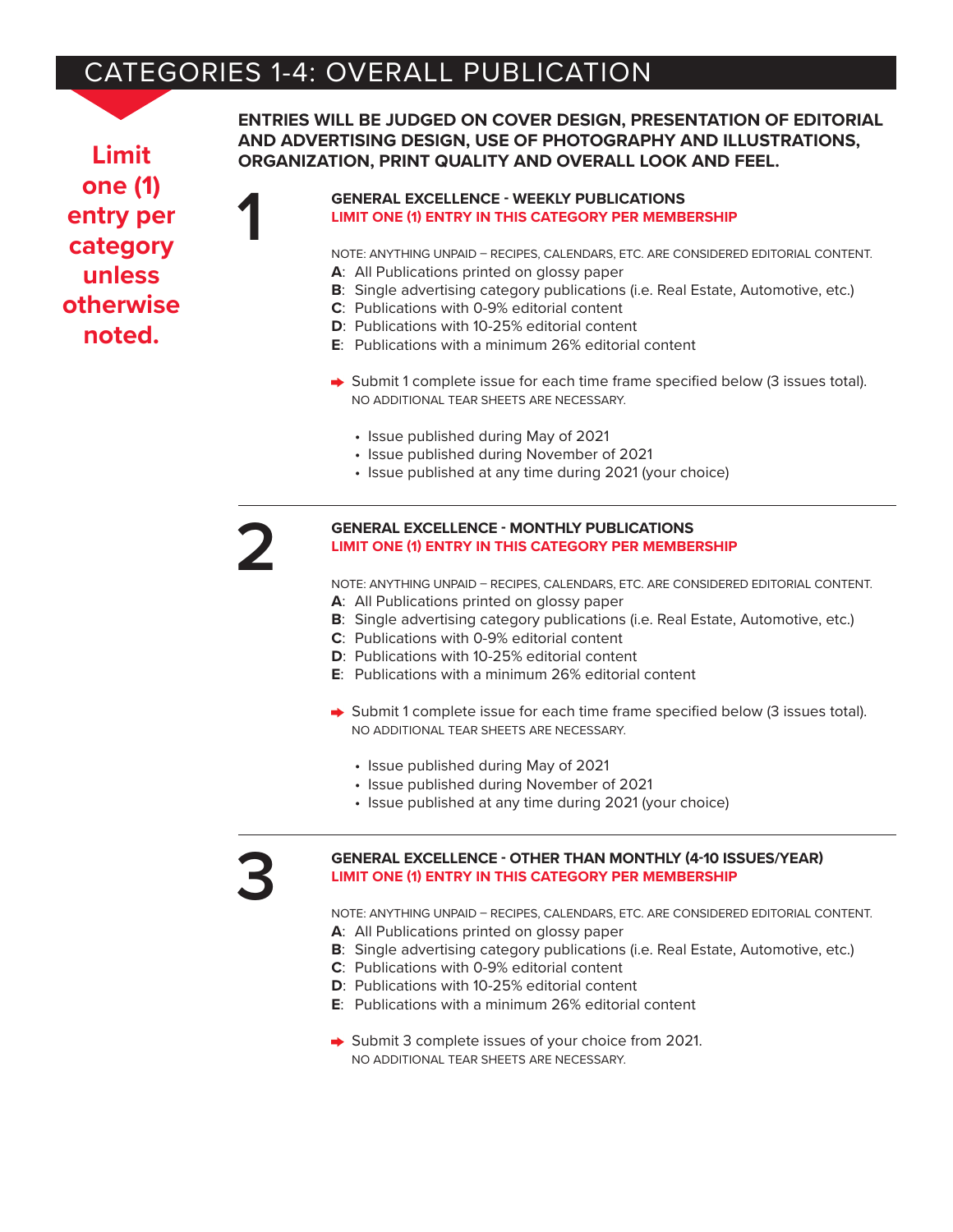# CATEGORIES 1-4: OVERALL PUBLICATION (CONT.)

**Limit one (1) entry per category unless otherwise noted.**

**ENTRIES WILL BE JUDGED ON COVER DESIGN, PRESENTATION OF EDITORIAL AND ADVERTISING DESIGN, USE OF PHOTOGRAPHY AND ILLUSTRATIONS, ORGANIZATION, PRINT QUALITY AND OVERALL LOOK AND FEEL.**

**44 MOST IMPROVED PUBLICATION - CORE PUBLICATION ONLY**<br>  $\rightarrow$  Submit 2 complete issues. One from before improvements were from after. The "before" issue cannot be more than two years of Submit 2 complete issues. One from before improvements were made and one from after. The "before" issue cannot be more than two years old. The "after" issue must have been published in 2021. **Please include brief explanation of the changes made.**

## CATEGORIES 5-6: SALES MATERIAL

**52 BEST SALES PRESENTATION**<br>Complete presentation that led<br>tion for a specific type of adver Complete presentation that led to the acquisition of a new client(s) through a promotion for a specific type of advertising (i.e. augmented reality, "Best of", etc.).

> $\rightarrow$  Submit a successful sales presentation with any specific details and include as much collateral material as possible. If the entry includes a PowerPoint presentation, please include a printed version.



**6 BEST RATE CARD / MEDIA KIT**<br>Sales and marketing material us<br>your company, products, costs, Sales and marketing material used to support your staff and inform clients about your company, products, costs, benefits, etc.

Submit 1 copy of your rate card or marketing kit.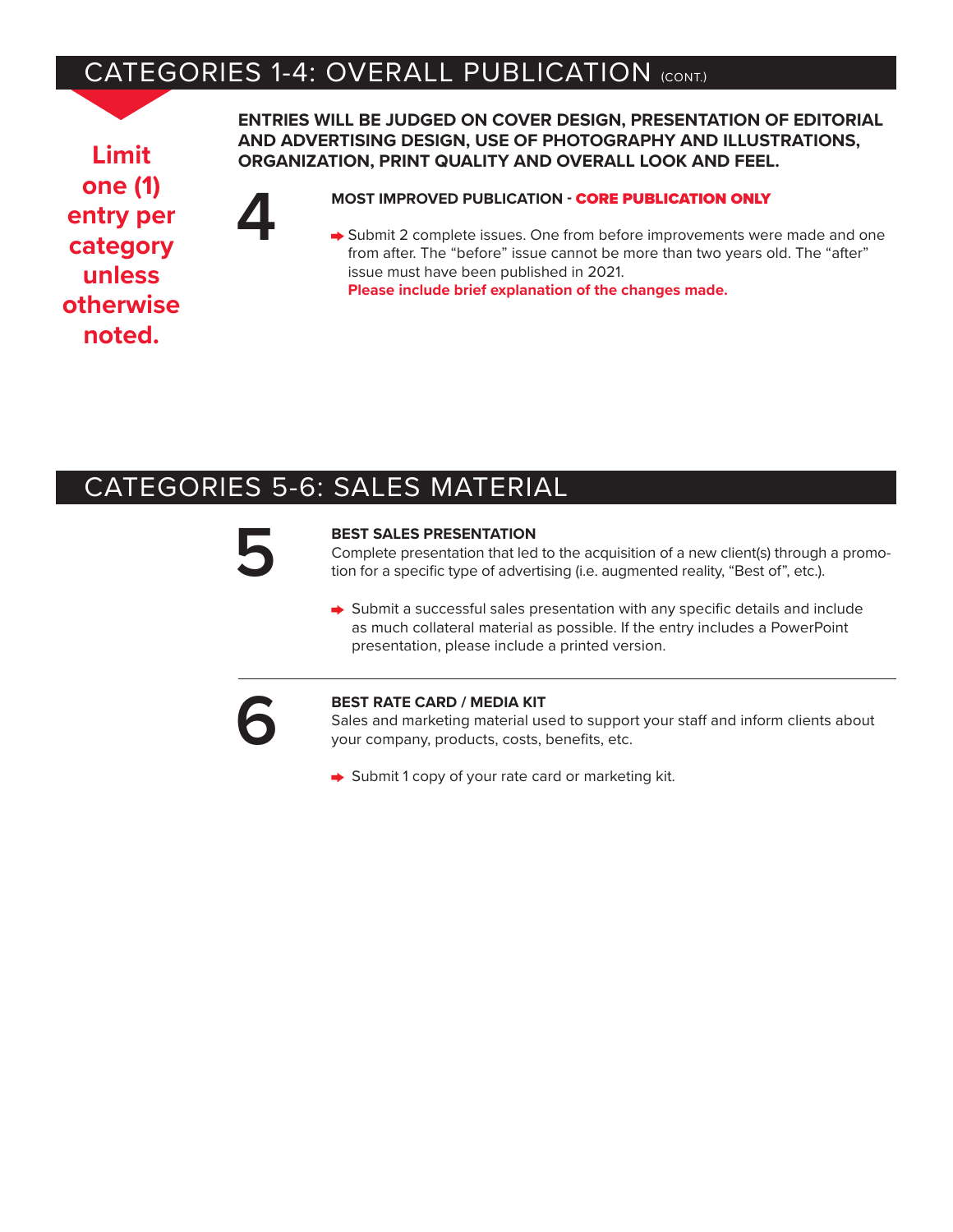# CATEGORIES 7-11: SELF-PROMOTION

**Limit five (5) entries per category unless otherwise noted.**

**7 SELF PROMOTION - OWN PUBLICATION**<br>An ad or series of ads printed ROP in your<br>publication by engaging your readers. Each<br>theme should be considered one entry. An ad or series of ads printed ROP in your publication that promote your publication by engaging your readers. Each series of ads relating to the same theme should be considered one entry.

> Submit an ad or a series of ads promoting the use of your publication. **Ads must be printed ROP.**

**SELF PROMOTION - AWARDS**<br>Advertisement designed to hig<br>Awards can be from any recognother similar marks of excellence Advertisement designed to highlight awards your publication(s) has received. Awards can be from any recognized media association, CVC, Gold Standard, or other similar marks of excellence. Can be ROP or a separate sales flyer.

Submit an advertisement announcing any accolade(s) you achieved.

**99 SELF PROMOTION - CLASSIFIEDS**<br>Single (or series of) printed ads aimed<br>Can be ROP or a separate sales flye Single (or series of) printed ads aimed at promoting the use of your classified services. Can be ROP or a separate sales flyer.

→ Submit a single ad or ad series promoting the use of your classified services.

**10 SELF PROMOTION - OTHER MEDIA**<br>Advertisement aimed at promoting y<br>than your own products (i.e. billboard Advertisement aimed at promoting your publication(s) appearing anywhere other than your own products (i.e. billboard, bus stop, posters, etc.).

Submit an advertisement promoting your publication(s) using outside media. If ad is not printed on paper or is larger than a newspaper, please submit a photo and explanation on standard, letter size paper.

**11 11 COMMUNITY SERVICE**<br>
In contrast to other self-<br>
doing for the community<br> **16 if several items relate to** In contrast to other self-promotion categories, this shows what your publication is doing for the community.

**If several items relate to the same theme, all items should be considered 1 entry.**

 $\rightarrow$  Submit clippings, statements and other evidence showing the publication's role in serving its community through advertising by aiding or promoting community projects.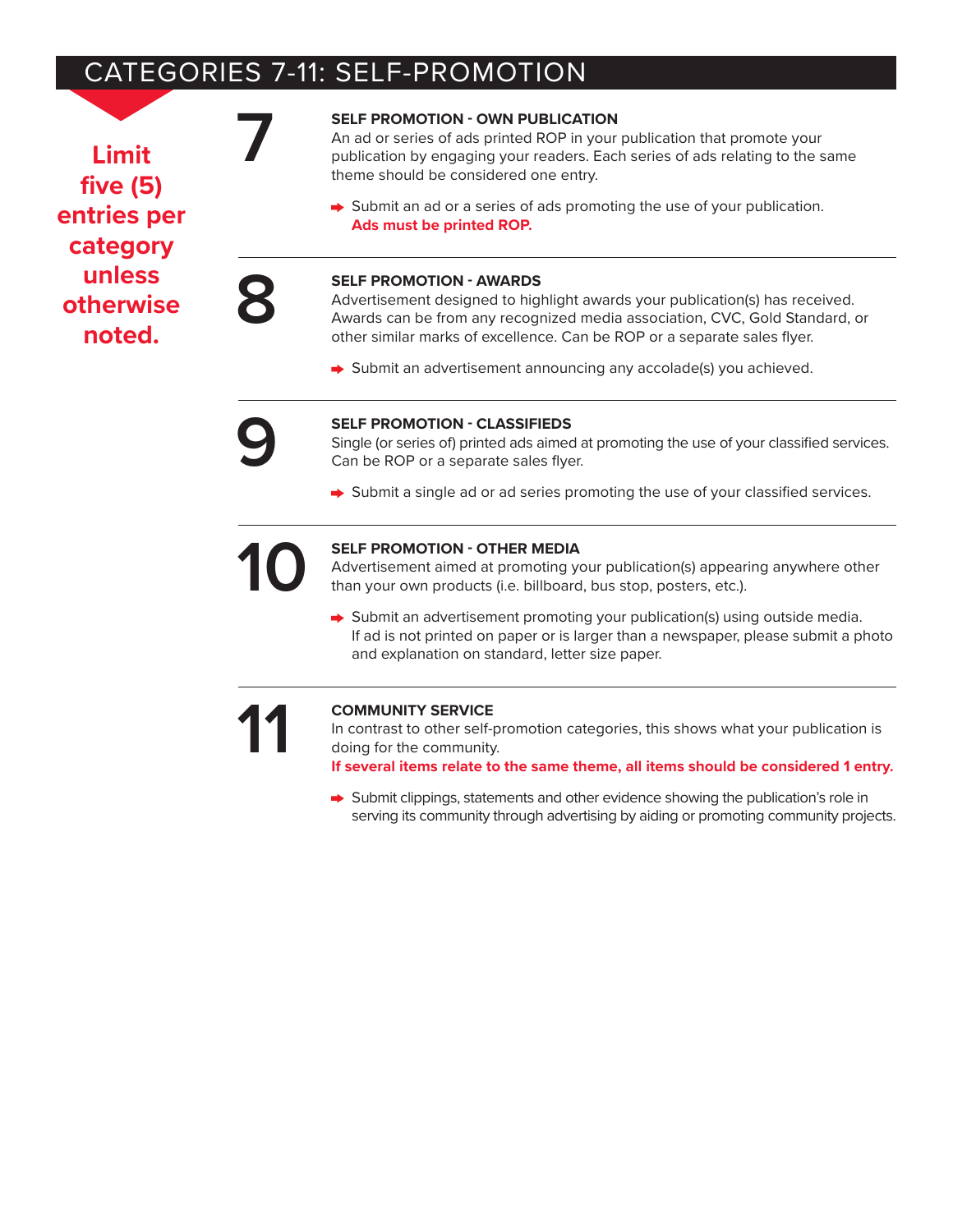# CATEGORIES 12-23: DESIGN & ADVERTISING

**Limit five (5) entries per category unless otherwise noted.**

**12 CONTESTS**<br> **Best use of**<br> **Consideration**<br> **Consideration** Best use of contests to promote reader engagement, special events, etc. Consideration will be given to its ability to increase readership, drive revenue and/ or engage the community.

> ◆ Submit a detailed description of a successful promotion utilizing contests. Be specific and include as much analytical support and collateral material as possible.

**13 BEST FRONT PAGE - NEWSPRINT CORE PRODUCT ONLY**<br>Cover design of your core publication. Entries will be judged<br>appeal, typography and professional appearance. Detach an Cover design of your core publication. Entries will be judged on overall creativity, appeal, typography and professional appearance. **Detach and send cover only.**

- **A**: Magazine Format
- **B**: Newspaper Format
- **C**: Shopper Format (no editorial)

**1444 BEST FRONT PAGE - GLOSS CORE PRODUCT ONLY**<br>Cover design of your core publication. Entries will be ju<br>appeal, typography and professional appearance. Deta Cover design of your core publication. Entries will be judged on overall creativity, appeal, typography and professional appearance. **Detach and send cover only.**

- **A**: Magazine Format
- **B**: Newspaper Format
- **C**: Shopper Format (no editorial)

## **15 BEST FRONT PAGE - SPECIAL SECTION**

Cover design, other than a paid advertisement, appearing on the cover of your special section. Entries will be judged on overall creativity, appeal, typography and professional appearance. **Detach and send cover only.**

- **A**: Gloss
- **B**: Newsprint
- 

**16 BANNER OR NAMEPLATE**<br>Top banner or nameplate free name. Entries will be judged Top banner or nameplate from your product cover displaying your publication's name. Entries will be judged on style and other possible unique or creative qualities.

- $\rightarrow$  Submit a banner or nameplate, carrying the publication name which appears on the cover of your product. **Do not send the entire cover.**
- **A**: Gloss
- **B**: Newsprint

**17 CLASSIFIED LAYOUT**<br>
Entries will be judged on<br>
please include several Entries will be judged on overall presentation, legibility and organization. If needed, please include several pages to properly represent section leads (i.e. Real Estate, Auto).

Submit your classified page(s).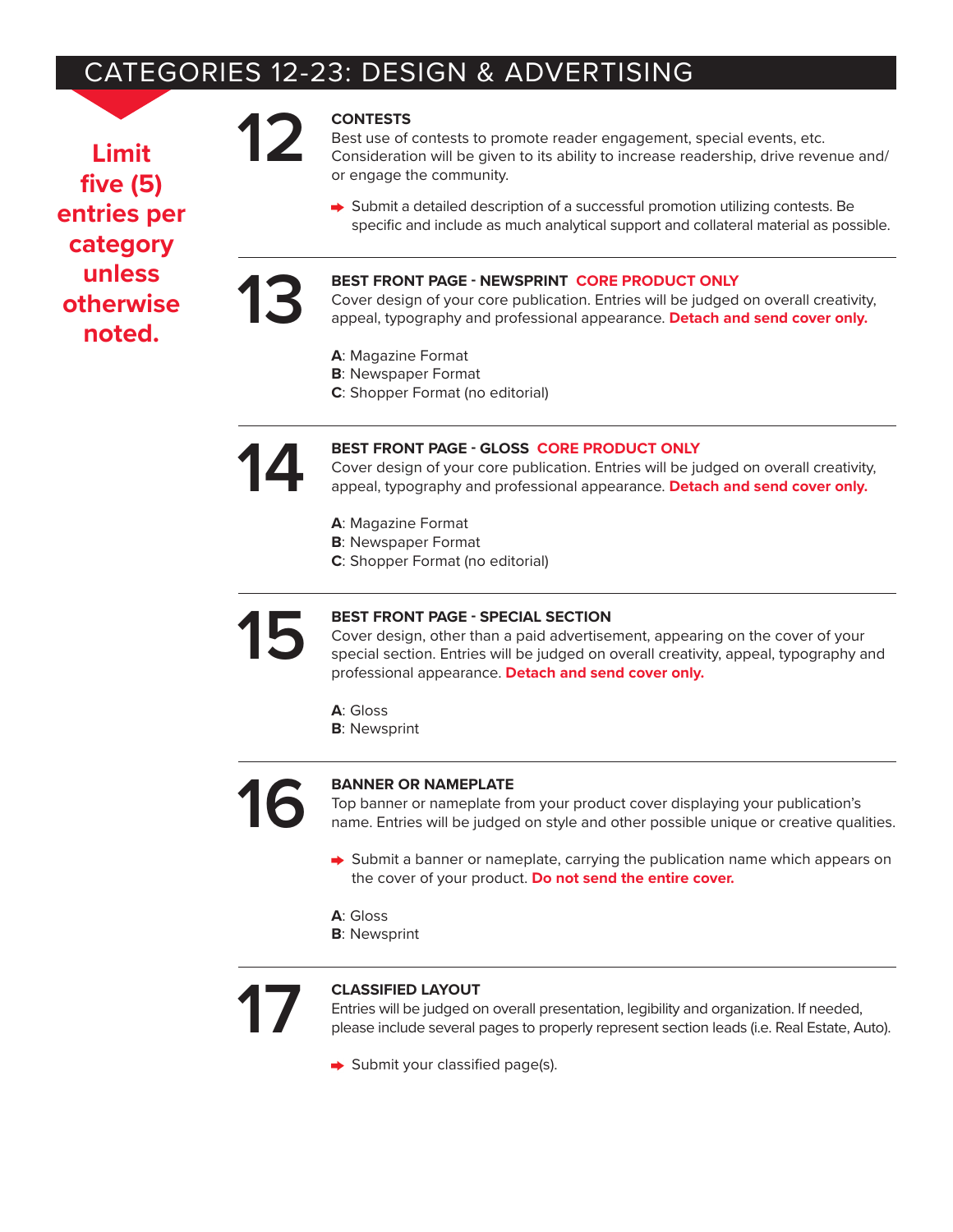# CATEGORIES 12-23: DESIGN & ADVERTISING (CONT.)

**Limit five (5) entries per category unless otherwise noted.**

**18 FEATURE ARTICLE LAYOUT**<br>
Entries will be judged on over<br>
and/or photography, typogra Entries will be judged on overall appeal, creative use of supporting illustrations and/or photography, typography and organization.

- $\rightarrow$  Submit the full feature article. Please put multiple pages in order and staple near the edge so the judges are able to separate and spread them out appropriately.
- **A**: Magazine Format
- **B**: Newspaper Format

## **19 CREATIVE AD HEADLINE OR AD COPY USED IN AN ADVERTISEMENT**

Entries will be judged on creativity, cohesion, effectiveness and overall concept of the headline and body copy.



**20 BEST AD SERIES**<br> **BEST AD SERIES**<br> **BEST AD SERIES**<br> **BEST AD SERIES** Entries will be judged on unique attributes that show a continued design theme across the series and how the ads relate to one another.

 $\rightarrow$  Submit a series of at least 3 ads showing continuity of theme or artwork.

**21 BEST USE OF ART / PHOTOGRAPHY SERVICE** Submit examples of ads showing exceptional use of advertising art from an art service. The category includes ads prepared for an advertiser or your own selfpromotion. Copyrighted material is prohibited.

EXAMPLES OF ART SERVICE MAY INCLUDE: METRO, SHUTTERSTOCK, ETC.

**22 BEST ORIGINAL ILLUSTRATION OR DIGITAL ART**<br>Illustration or Digital artwork created by your staff u<br>or clip service content. If you would like us to return<br>include a self-addressed, stamped envelope. Illustration or Digital artwork created by your staff using no segment of stock art or clip service content. If you would like us to return your original artwork, please include a self-addressed, stamped envelope.

**Please include a tear sheet(s) of how it was used in your publication.**

**23 PECIAL IN-PAPER PROMOTION OR SPECIAL SECTION**<br>We want to see your special products, promotions or niche<br>ones aimed at generating revenue from a source other than<br>normal advertiser group (i.e. Annual Guides, Special Ad We want to see your special products, promotions or niche publications! Specifically, ones aimed at generating revenue from a source other than your core product(s) or normal advertiser group (i.e. Annual Guides, Special Ad section for a specific industry like Home Improvement or Medicine)

- **A**: Special in-paper section included on pages within a full run of your publication
- **B**: Special section or product insert included separately within a full run of your publication
- **C**: Stand-alone special section or publication with complete, partial, or separate section distribution
- **D**: Classified Sales promotions (i.e. Love Lines, Holiday Greetings, Garage Sales, etc.)
- $\rightarrow$  Submit 1 complete issue of a special publication or all tear sheets from a special section.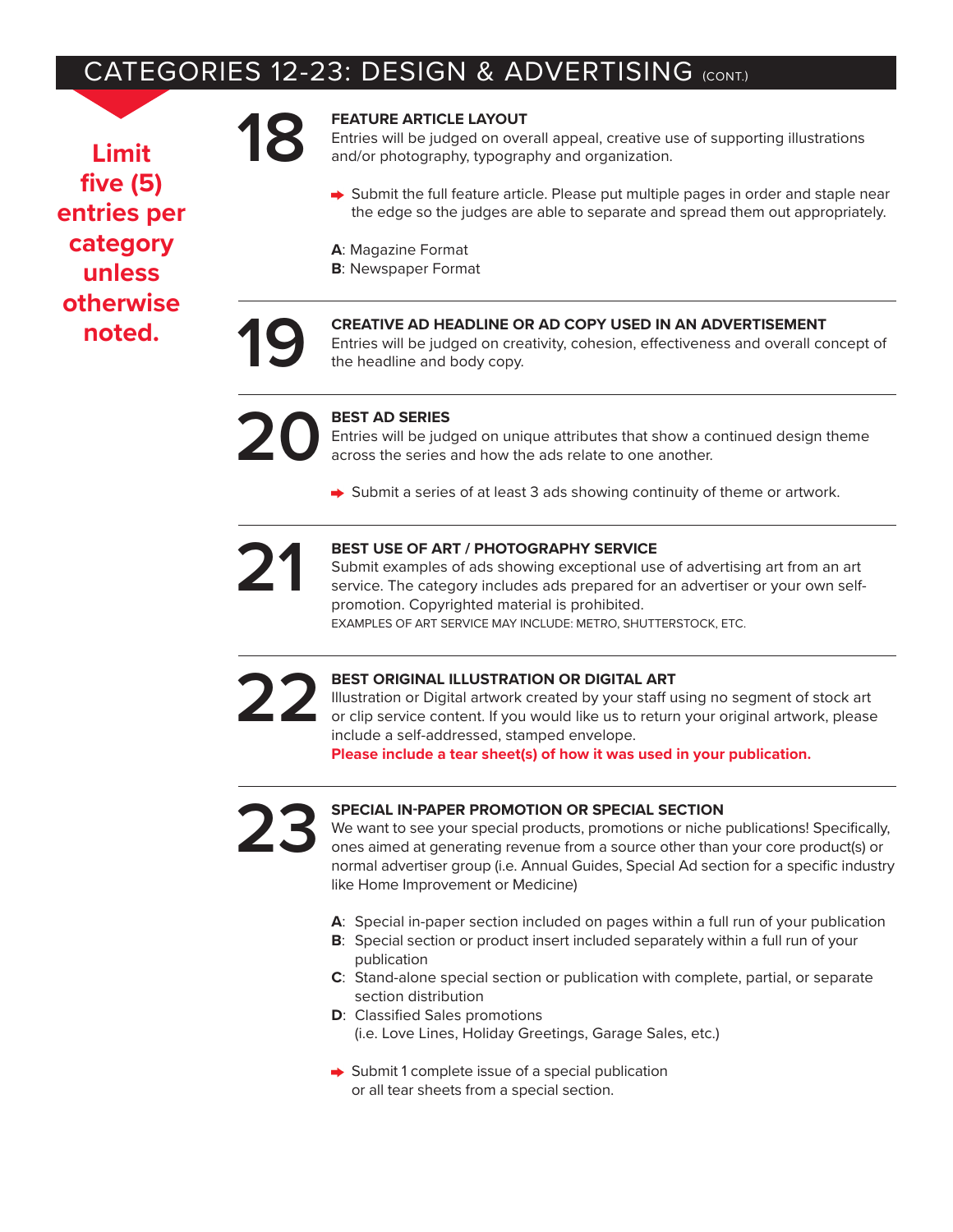# CATEGORIES 24-32: SINGLE ADS

**Limit five (5) entries per category unless otherwise noted.**

**Judging for all entries in the Single Ad categories shown on this page will be based on composition, creativity, design, typography, use of color (in applicable subcategories) and effectiveness of the ad message.**

## **24 GROCERY & LIQUOR - SINGLE AD**

- **A**: Black and White ad printed on newsprint
- **B**: Full color (CMYK) ad printed on newsprint
- **C**: Full color (CMYK) ad printed on glossy paper
- **D**: Multi-page grocery ad, all stocks and colors

# **25** FITNESS, FASHION OR BEAUTY - SINGLE AD<br>e.g. Salons, Day Spas, Gyms, Clothing Boutique<br>A: Black and White ad printed on newsprint

- e.g. Salons, Day Spas, Gyms, Clothing Boutiques, etc.
	- **A**: Black and White ad printed on newsprint
	- **B**: Full color (CMYK) ad printed on newsprint
	- **C**: Full color (CMYK) ad printed on glossy paper

## **26 AUTOMOTIVE SALES OR SERVICE - SINGLE AD**

e.g. Car Dealerships, Repair Garages, Parts Stores, Window Tinting, etc.

- **A**: Black and White ad printed on newsprint
- **B**: Full color (CMYK) ad printed on newsprint
- **C**: Full color (CMYK) ad printed on glossy paper

## **27 FOOD & DRINK - SINGLE AD**

- e.g. Restaurants, Bars, Catering, Pizza Shops, etc.
- **A**: Black and White ad printed on newsprint
- **B**: Full color (CMYK) ad printed on newsprint
- **C**: Full color (CMYK) ad printed on glossy paper

# **28 MEDICAL, HEALTH & WELLNESS - SINGLE AD**<br>e.g. Doctors, Dentists, Therapy, Surgeons, etc.<br>A: Black and White ad printed on newsprint

- e.g. Doctors, Dentists, Therapy, Surgeons, etc.
- **A**: Black and White ad printed on newsprint
- **B**: Full color (CMYK) ad printed on newsprint
- **C**: Full color (CMYK) ad printed on glossy paper

**29 EVENTS - SINGLE AD**<br>**29.** Concerts, Festival<br>**4:** Black and White ad

e.g. Concerts, Festivals, Fairs, Expos, Community Events, etc.

- **A**: Black and White ad printed on newsprint
- **B**: Full color (CMYK) ad printed on newsprint
- **C**: Full color (CMYK) ad printed on glossy paper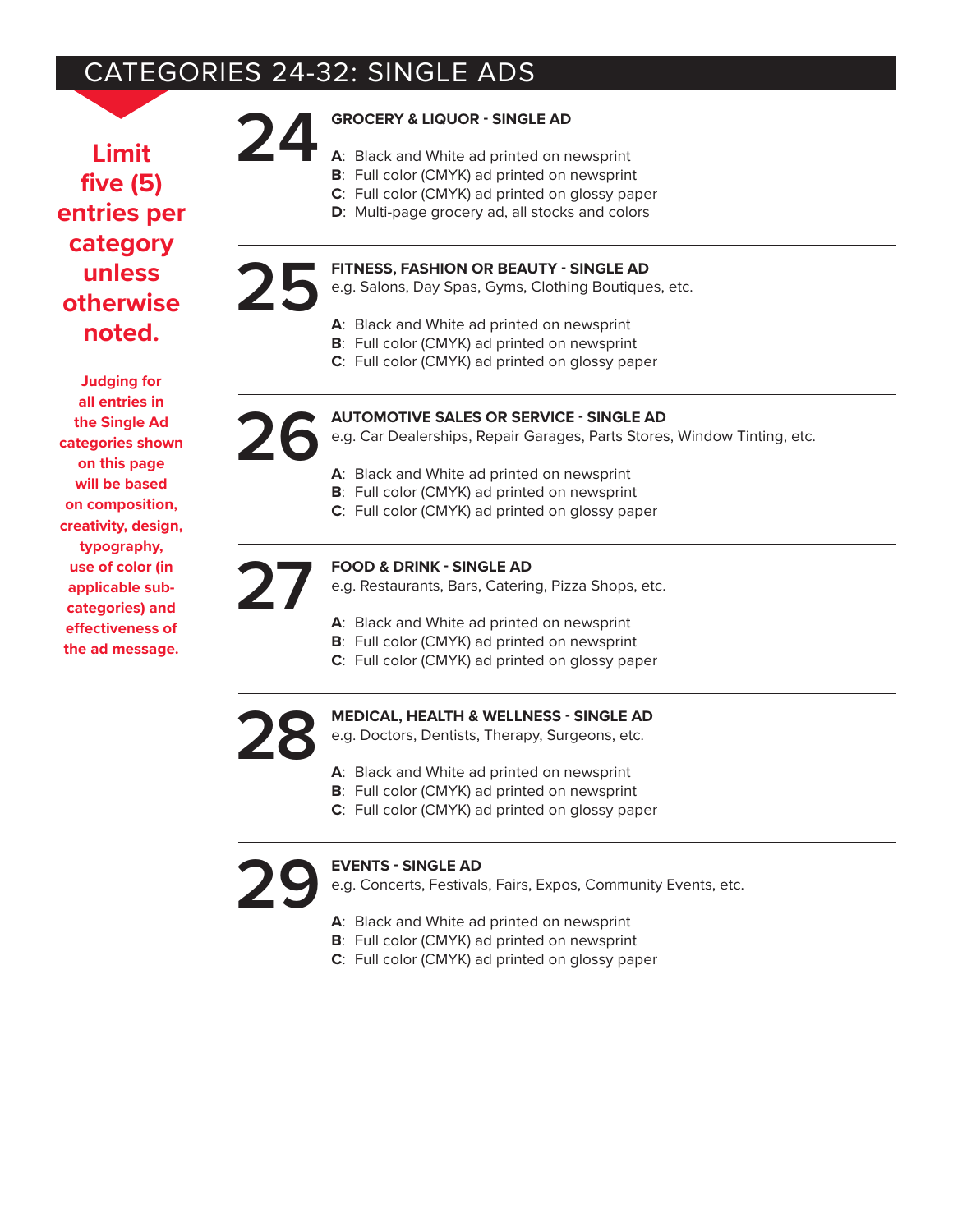# CATEGORIES 24-32: SINGLE ADS (CONT.)

**Limit five (5) entries per category unless otherwise noted.**

**Judging for all entries in the Single Ad categories shown on this page will be based on composition, creativity, design, typography, use of color (in applicable subcategories) and effectiveness of the ad message.**

## **30 BEST SINGLE AD - B&W**

(any ads not specified in 24-29)

- **A**: Ads up to 6 inches in height Newsprint
- **B**: Ads up to 6 inches in height Gloss
- **C**: Ads between 6 and 12 inches in height Newsprint
- **D**: Ads between 6 and 12 inches in height Gloss
- **E**: Ads more than 12 inches in height Newsprint
- **F**: Ads more than 12 inches in height Gloss

## **31 BEST SINGLE AD - COLOR**

(any ads not specified in 24-29)

- **A**: Ads up to 6 inches in height Newsprint
- **B**: Ads up to 6 inches in height Gloss
- **C**: Ads between 6 and 12 inches in height Newsprint
- **D**: Ads between 6 and 12 inches in height Gloss
- **E**: Ads more than 12 inches in height Newsprint
- **F**: Ads more than 12 inches in height Gloss

**32 BEST SINGLE AD - AGENCY DESIGN** Here's an opportunity for you to recognize your agency clients! Entries will be judged on professional presentation, creativity and overall design. **Ads in this category must be designed and prepared by the advertiser or an advertising agency. Please include the agency name for credit with each entry.**

> **A**: Any size ad - B&W **B**: Any size ad - CMYK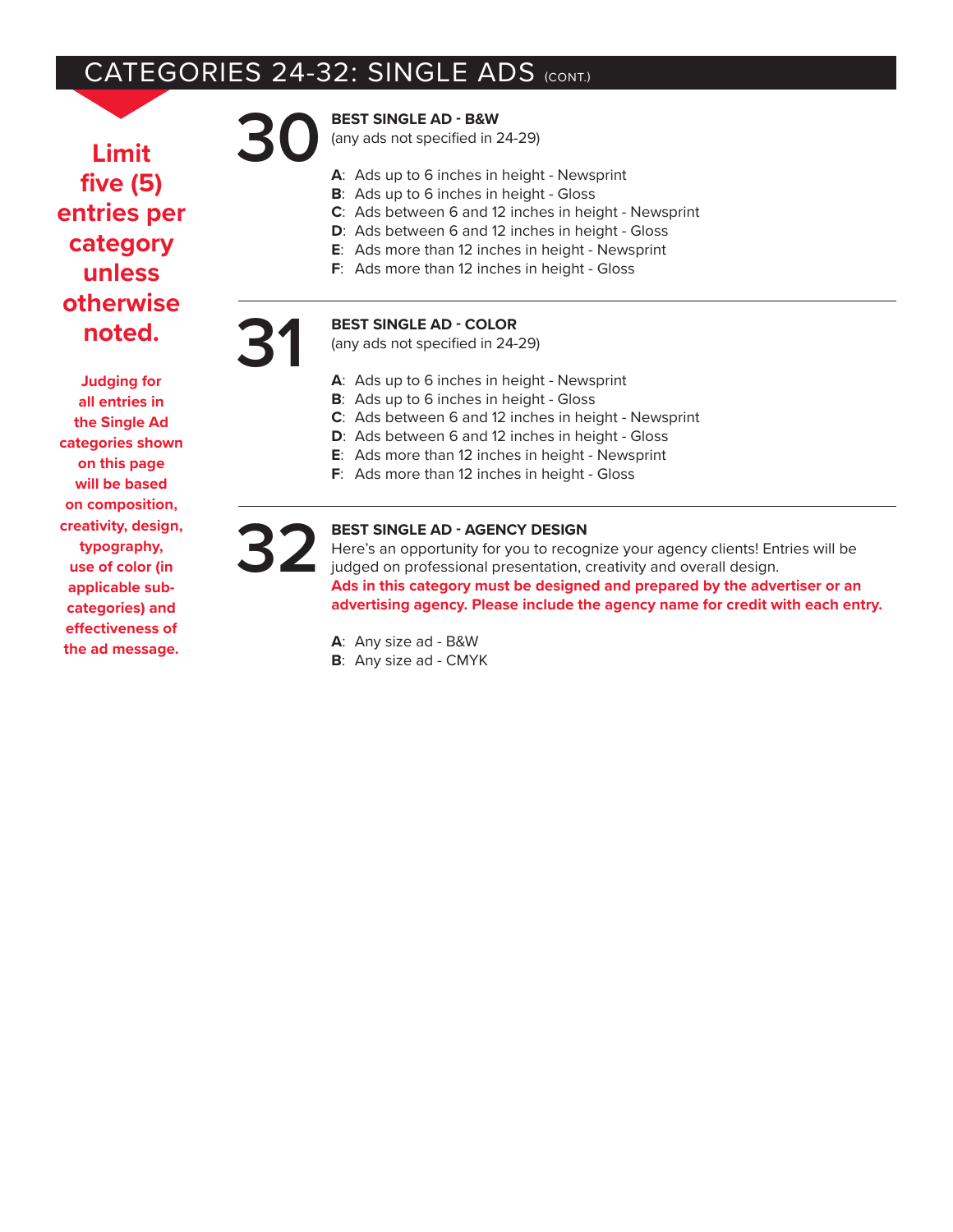# CATEGORIES 33-38: WRITING & EDITORIAL

**Limit three (3) entries per category unless otherwise noted.**

## **INSTRUCTIONS FOR WRITING & EDITORIAL CATEGORIES (33-38)**

Submit full page tear sheet(s) including all jump pages for the article to be judged. Staple multiple pages. If needed, use arrows to indicate the story you intend the judges to consider. **Syndicated or wire service stories are not eligible.**

Judging for all entries in the Writing & Editorial categories will be based on originality of content, writing quality and presentation of layout with emphasis on importance to the communities served.

**33 COMMUNITY SERVICE ARTICLE**<br>
in. Article should aid or promote community projects that your publication is involved in.



| BEST ORIGINAL WRITING - FEATURE ARTICLE<br>Feature articles cover profiles of people, organizations and attractions. |
|----------------------------------------------------------------------------------------------------------------------|
|                                                                                                                      |

**366 BEST ORIGINAL WRITING - SPORTS ARTICLE**<br>Sports articles cover any sports-related topics a<br>include team or individual sports of both youth Sports articles cover any sports-related topics and/or sporting events, which can include team or individual sports of both youth and adults.

**37 BEST ORIGINAL WRITING - OPINION** Opinion writing expresses the writer's policy issues. Opinion writing expresses the writer's opinion about specific events or public policy issues.

# **38 BEST ORIGINAL WRITING - COLUMN**<br>**A:** Column written to entertain the rea

- **A**: Column written to entertain the reader
- **B**: Column written to inform or educate the reader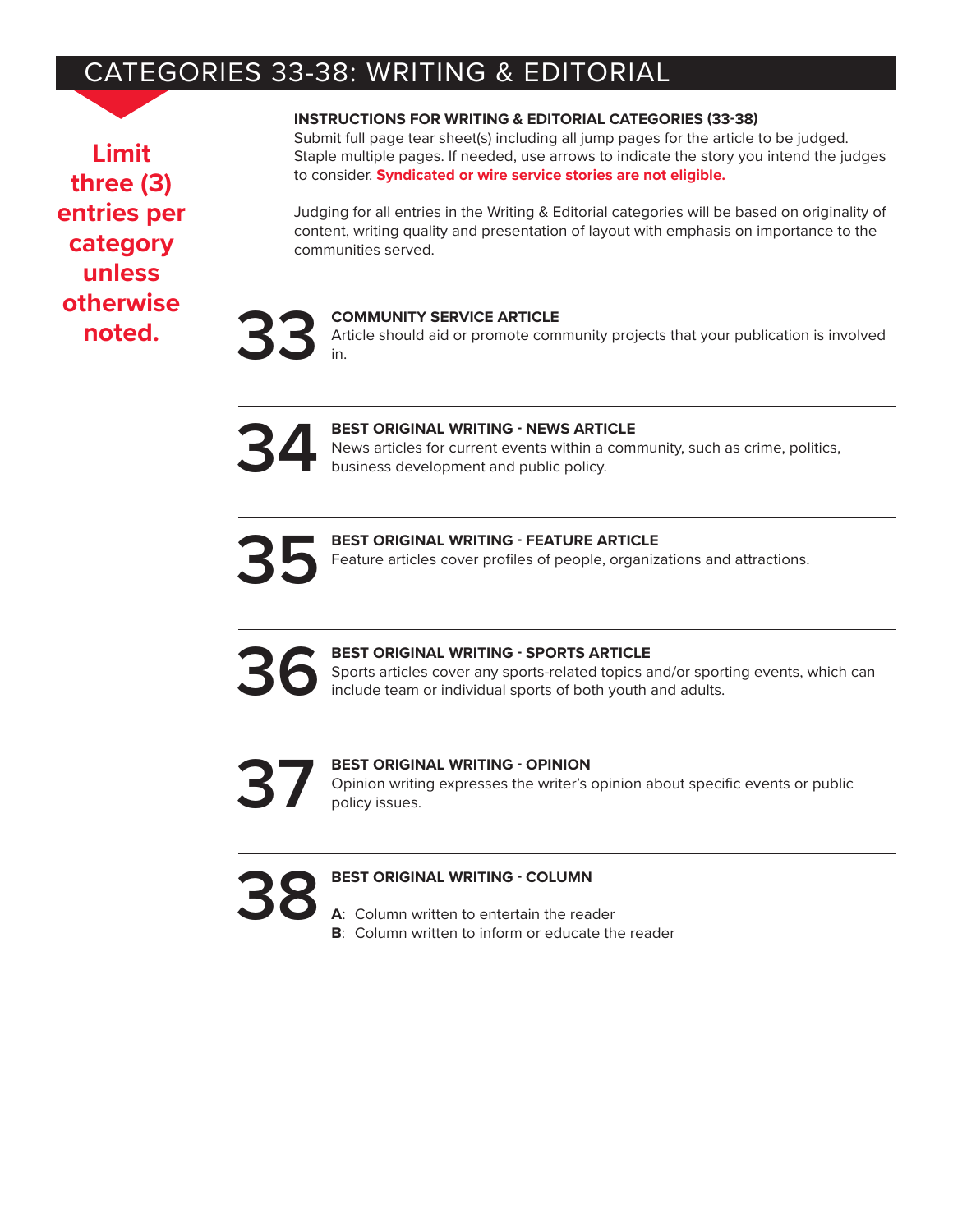# CATEGORIES 39-41: ORIGINAL PHOTOGRAPHY

**Limit three (3) entries per category unless otherwise noted.**

## **INSTRUCTIONS FOR PHOTOGRAPHY CATEGORIES (39-41)**

Submit a full-page tear sheet(s) of the best original artwork, photo or series for each entry. All entries must be original photographs shot by a member of your staff for exclusive use in your publication. If needed, use arrows to indicate the photo(s) you intend the judges to consider.

**Stock or public domain photographs are not eligible.**

Judging for all entries in the Original Art & Photography categories shown on this page will be based on composition, subject matter, style and overall quality.

## **39 BEST ORIGINAL PHOTOGRAPHY USED IN AN AD**

Full page tear sheet(s) is all that is required. Do not print photo(s) separately. Refer to instructions at the top of this page.

- **A**: Gloss / Heavyweight paper
- **B**: Newsprint

**400 BEST ORIGINAL EDITORIAL PHOTOGRAPHY - GLOSSY PAPER**<br>Full page tear sheet(s) is all that is required. Do not print photo(s)<br>Refer to instructions at the top of this page. Full page tear sheet(s) is all that is required. Do not print photo(s) separately. Refer to instructions at the top of this page.

- **A**: A single photo used in a News Article
- **B**: A single photo used in a Feature Article
- **C**: A single photo used in a Sports Article
- **D**: A single photo used as a Stand Alone

**41 BEST ORIGINAL EDITORIAL PHOTOGRAPHY - NEWSPRINT**<br>Full page tear sheet(s) is all that is required. Do not print photo<br>Refer to instructions at the top of this page. Full page tear sheet(s) is all that is required. Do not print photo(s) separately. Refer to instructions at the top of this page.

- **A**: A single photo used in a News Article
- **B**: A single photo used in a Feature Article
- **C**: A single photo used in a Sports Article
- **D**: A single photo used as a Stand Alone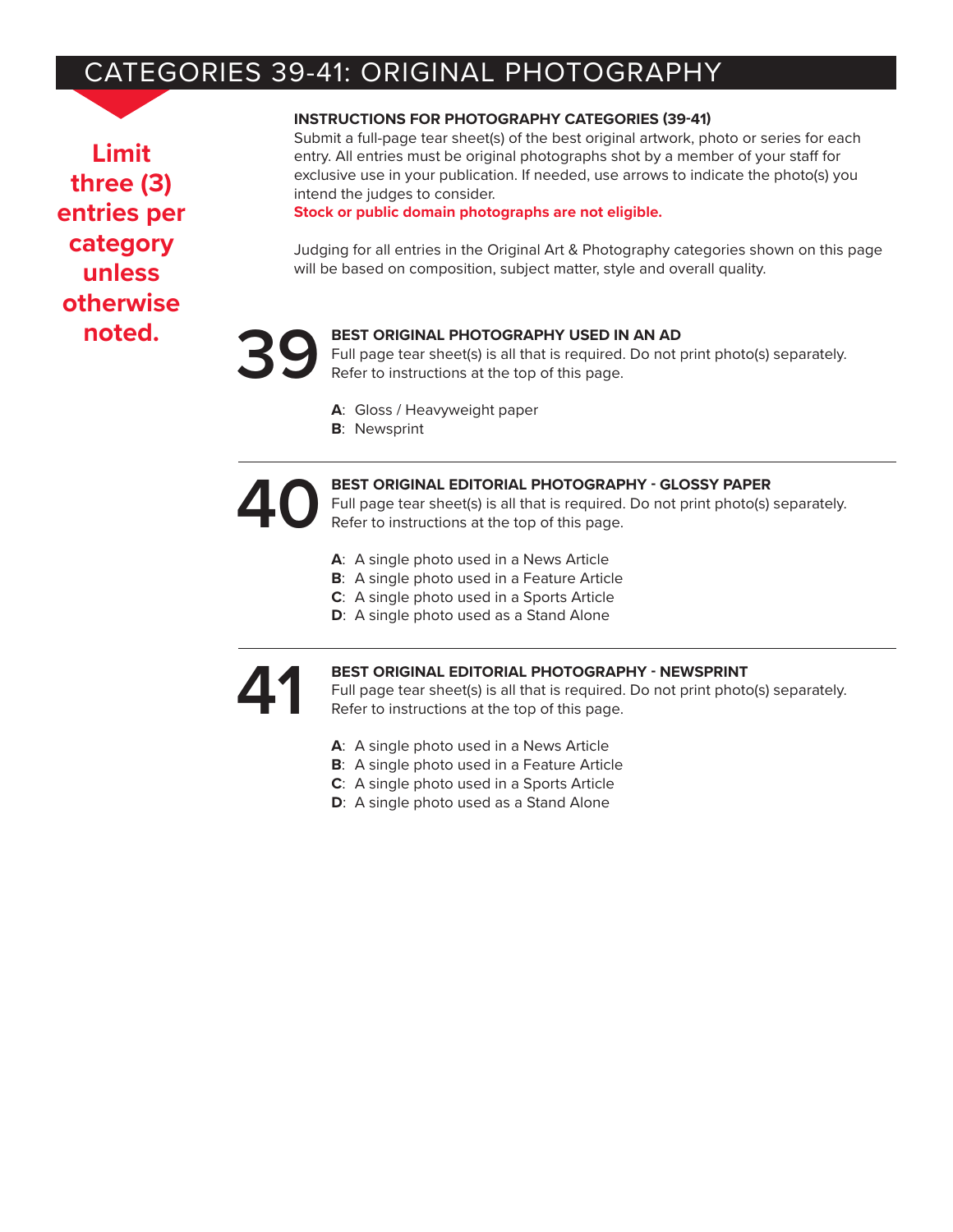# CATEGORIES 42-43: INTERNET

**Please include the domain name where**

## **INSTRUCTIONS FOR INTERNET CATEGORIES (42-43)**

Submit a printed screen capture of the requisite web page for each category. Attach the Category ID Label to the back.

Judging for all entries will be based on user experience, function and overall presentation of the web page(s).

**applicable. 42 BEST DIGITAL OR WEB INNOVATION** Submit details and illustrations of the innovation (website, mobile app, podcast, etc.) with an explanation of how the innovation benefited your business, readers, advertisers and or staff. Include any URLs needed to experience the innovation if available.

**43 13 135 BEST USE OF SOCIAL MEDIA**<br> **43 5** Submit an explanation composition social media to increase interary and/or advertisers to benefit w Submit an explanation complete with any available illustrations of how you used social media to increase interactive communications or contacts with your readers and/or advertisers to benefit your business.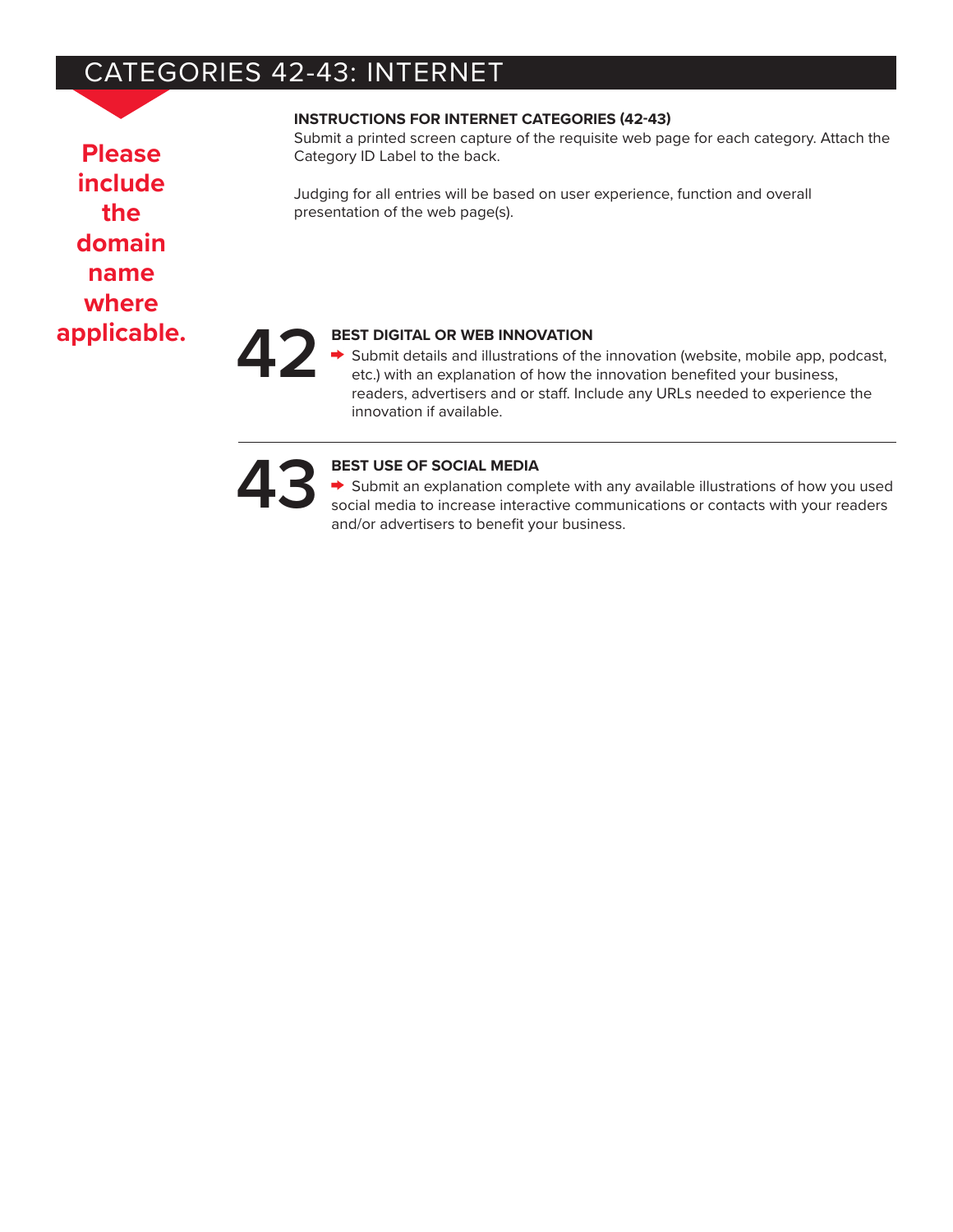# CATEGORY 44: ANDREW E. SHAPIRO AWARD

**All cancer related items should be submitted together as 1 entry.**



**444** CANCER AWARENESS PROMOTION<br>This special category is supported by<br>Judging will be based on a variety of t This special category is supported by the Andrew E. Shapiro Cancer Foundation. Judging will be based on a variety of factors including scope, impact and quality.

> Submit any and all cancer related features, special sections or pages and/or online efforts by your company to promote awareness or fundraising in the fight against cancer. A written summary of your efforts would be helpful.



*Metro Creative Graphics is sponsoring this award and will provide the winner(s) with a special plaque. There is NO ENTRY FEE for this category regardless of your total number of ACP submissions.*

## **— 2022 JUDGE'S CHOICE AWARDS —**

Throughout the contest, each of our judges will be able to select their "top choice" piece to recognize from all of the entries! The winning selections will be announced at the end of the presentation before Best of Show.

## **— 2022 BEST OF SHOW AWARDS —**

All members submitting awards entries in any category are automatically entered in this category. NO ADDITIONAL ENTRIES NEEDED. Winners are decided based on the total number of awards won in all categories. The publication earning the most number of points is awarded the Best of Show award.

1st place = 3 points each; 2nd place = 2 points each; 3rd place = 1 point each. No points are awarded for Honorable Mention recognitions but may be used as a tie breaker.

**WINNERS ARE DETERMINED BY TOTAL NUMBER OF WINNING ENTRIES**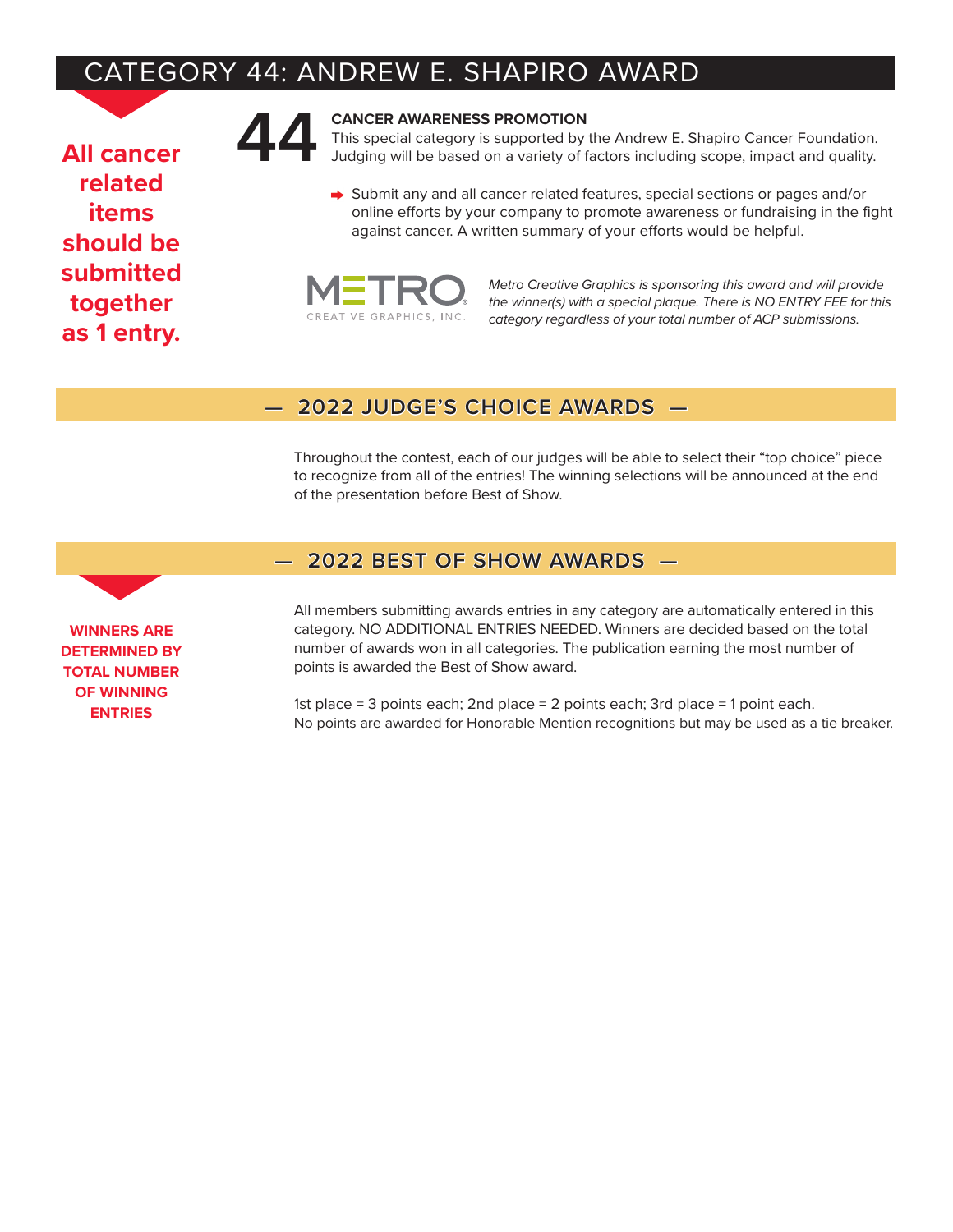# ALL ENTRIES MUST BE POSTMARKED BY FEBRUARY 28, 2022

| <b>ACP 2022 Awards Registration</b> |                                                                                         |                                                        |                | By signing below as an authorized representative of<br>this publishing company, I authorize the Association of<br>Community Publishers to duplicate, copy and otherwise<br>reproduce the award entries submitted for any use. |        |                                                                                              |                |                                                                                                                                                                                     |                                                                       |
|-------------------------------------|-----------------------------------------------------------------------------------------|--------------------------------------------------------|----------------|-------------------------------------------------------------------------------------------------------------------------------------------------------------------------------------------------------------------------------|--------|----------------------------------------------------------------------------------------------|----------------|-------------------------------------------------------------------------------------------------------------------------------------------------------------------------------------|-----------------------------------------------------------------------|
|                                     | <b>COMPANY</b>                                                                          |                                                        |                |                                                                                                                                                                                                                               |        |                                                                                              |                |                                                                                                                                                                                     |                                                                       |
|                                     | PUBLISHER / MANAGER NAME                                                                |                                                        |                |                                                                                                                                                                                                                               |        |                                                                                              |                | <b>CONTACT PERSON (PRINT)</b>                                                                                                                                                       |                                                                       |
|                                     | <b>CITY</b>                                                                             |                                                        |                | <b>STATE</b>                                                                                                                                                                                                                  |        |                                                                                              |                | <b>SIGNATURE</b>                                                                                                                                                                    |                                                                       |
|                                     | <b>TELEPHONE</b>                                                                        |                                                        |                |                                                                                                                                                                                                                               |        |                                                                                              |                | <b>EMAIL ADDRESS</b>                                                                                                                                                                |                                                                       |
|                                     | <b>Entry Manifest</b>                                                                   |                                                        |                |                                                                                                                                                                                                                               |        |                                                                                              |                | PLEASE MARK THE TOTAL NUMBER OF ENTRY SUBMISSIONS FOR EACH CATEGORY YOU ARE ENTERING.<br>ENTRIES FAILING TO MEET SPECIFICATIONS, INCLUDING IMPROPER LABELING, WILL BE DISQUALIFIED. |                                                                       |
| 1                                   | <b>General Excellence</b><br>>> Weeklies                                                | $\begin{array}{c}\nA \\ B \\ C \\ D \\ E\n\end{array}$ | 21<br>22<br>23 | Best Use of Art/Photo Service<br><b>Best Original Illustration</b><br><b>Special Section/Promo</b>                                                                                                                            |        |                                                                                              | 35<br>36<br>37 | Best Orig. Writing - Feature<br>Best Orig. Writing - Sports<br>Best Orig. Writing - Opinion                                                                                         |                                                                       |
| 2                                   | <b>General Excellence</b><br>>> Monthlies                                               | $\begin{array}{c}\nA \\ B \\ C \\ D \\ E\n\end{array}$ | 24             | Grocery & Liguor<br>Single Ad                                                                                                                                                                                                 |        | $\begin{array}{c}\nA \\ B \\ C \\ D\n\end{array}$                                            | 38<br>39       | Best Orig. Writing - Column<br>Best Orig. Photography<br>Used in an Ad                                                                                                              | B                                                                     |
| 3                                   | <b>General Excellence</b><br>>> Other than monthly<br>(4-10 issues/year)                | $\begin{array}{c}\nA \\ B \\ C \\ D \\ E\n\end{array}$ |                | 25 Fitness, Fashion, etc.<br>Single Ad                                                                                                                                                                                        |        | $\begin{array}{c}\nA \\ B \\ C \\ D\n\end{array}$                                            | 40             | Best Orig. Photography<br><b>Editorial - Gloss</b>                                                                                                                                  | A ____<br>B ____<br>$\begin{array}{c}\nA \\ B \\ C \\ D\n\end{array}$ |
| 4<br>5                              | <b>Most Improved Publication</b><br><b>Best Sales Presentation</b>                      |                                                        |                | 26 Auto Sales & Service<br>Single Ad                                                                                                                                                                                          |        | $\begin{array}{c}\nA \\ B \\ C\n\end{array}$                                                 | 41             | Best Orig. Photography<br><b>Editorial - Newsprint</b>                                                                                                                              | $\begin{array}{c}\nA \\ B\n\end{array}$                               |
| 6<br>7<br>8                         | Best Rate Card / Media Kit<br>Self Promotion: Own Publication<br>Self Promotion: Awards |                                                        |                | 27 Food & Drink<br>Single Ad                                                                                                                                                                                                  |        | $\begin{array}{c}\nA \\ B \\ C\n\end{array}$<br>$\begin{array}{c}\nA \\ B \\ C\n\end{array}$ |                | 42 Best Digital or Web Innovation                                                                                                                                                   |                                                                       |
| 9<br>10                             | Self Promotion: Classifieds<br>Self Promotion: Other Media                              |                                                        | 28             | Medical, Health & Wellness<br>Single Ad                                                                                                                                                                                       | A      |                                                                                              | 43<br>44       | <b>Best Use of Social Media</b><br>Andrew E. Shapiro - Cancer<br><b>Awareness Promotion</b>                                                                                         |                                                                       |
| 11                                  | <b>Community Service</b>                                                                |                                                        |                |                                                                                                                                                                                                                               |        | $rac{B}{C}$                                                                                  |                |                                                                                                                                                                                     | (no fee)                                                              |
| 12<br>13                            | Contests<br><b>Best Front Page:</b><br>Newsprint                                        | $\equiv$<br>B                                          |                | 29 Events<br>Single Ad                                                                                                                                                                                                        |        | $\begin{array}{c}\nA \\ B \\ C\n\end{array}$                                                 |                |                                                                                                                                                                                     |                                                                       |
| 14                                  | Best Front Page:<br>Gloss                                                               | $\begin{array}{c}\nA \\ B \\ C\n\end{array}$           | 30             | Best Single Ad - B&W                                                                                                                                                                                                          |        | $\begin{array}{c}\nA \\ B\n\end{array}$                                                      |                | Association of<br>Community<br>Publishers                                                                                                                                           |                                                                       |
| 15                                  | <b>Best Front Page:</b><br><b>Special Section</b>                                       | $\frac{A}{B}$ —                                        |                |                                                                                                                                                                                                                               |        | $\begin{array}{c}\nC \\ D \\ E \\ F\n\end{array}$                                            |                | <b>Total number of entries:</b>                                                                                                                                                     |                                                                       |
| 16                                  | Banner or Nameplate                                                                     | $\frac{A}{B}$ —                                        | 31             | Best Single Ad - Color                                                                                                                                                                                                        |        | $\begin{array}{c}\nA \\ B\n\end{array}$                                                      |                | TOTAL SHOULD REPRESENT ALL ENTRIES FROM<br>YOUR PUBLISHING COMPANY.                                                                                                                 |                                                                       |
| 17                                  | Classified Layout                                                                       |                                                        |                |                                                                                                                                                                                                                               | С<br>D |                                                                                              |                | If the total is over 25 entries                                                                                                                                                     |                                                                       |
| 18                                  | Feature Article Layout                                                                  | B                                                      |                |                                                                                                                                                                                                                               | Ε      |                                                                                              |                | (not counting category 44),<br>please enclose payment of                                                                                                                            |                                                                       |
| 19                                  | Creative Headline or Ad Copy<br>in an Advertisement                                     |                                                        | 32             | Best Single Ad - Agency                                                                                                                                                                                                       |        | $\begin{array}{c}\nA \\ B\n\end{array}$                                                      |                | \$5.00 for each entry over 25.                                                                                                                                                      |                                                                       |
| 20                                  | <b>Best Ad Series</b>                                                                   |                                                        | 33<br>34       | <b>Community Service Article</b><br>Best Orig. Writing - News                                                                                                                                                                 |        |                                                                                              |                | AMOUNT ENCLOSED                                                                                                                                                                     | CHECK #                                                               |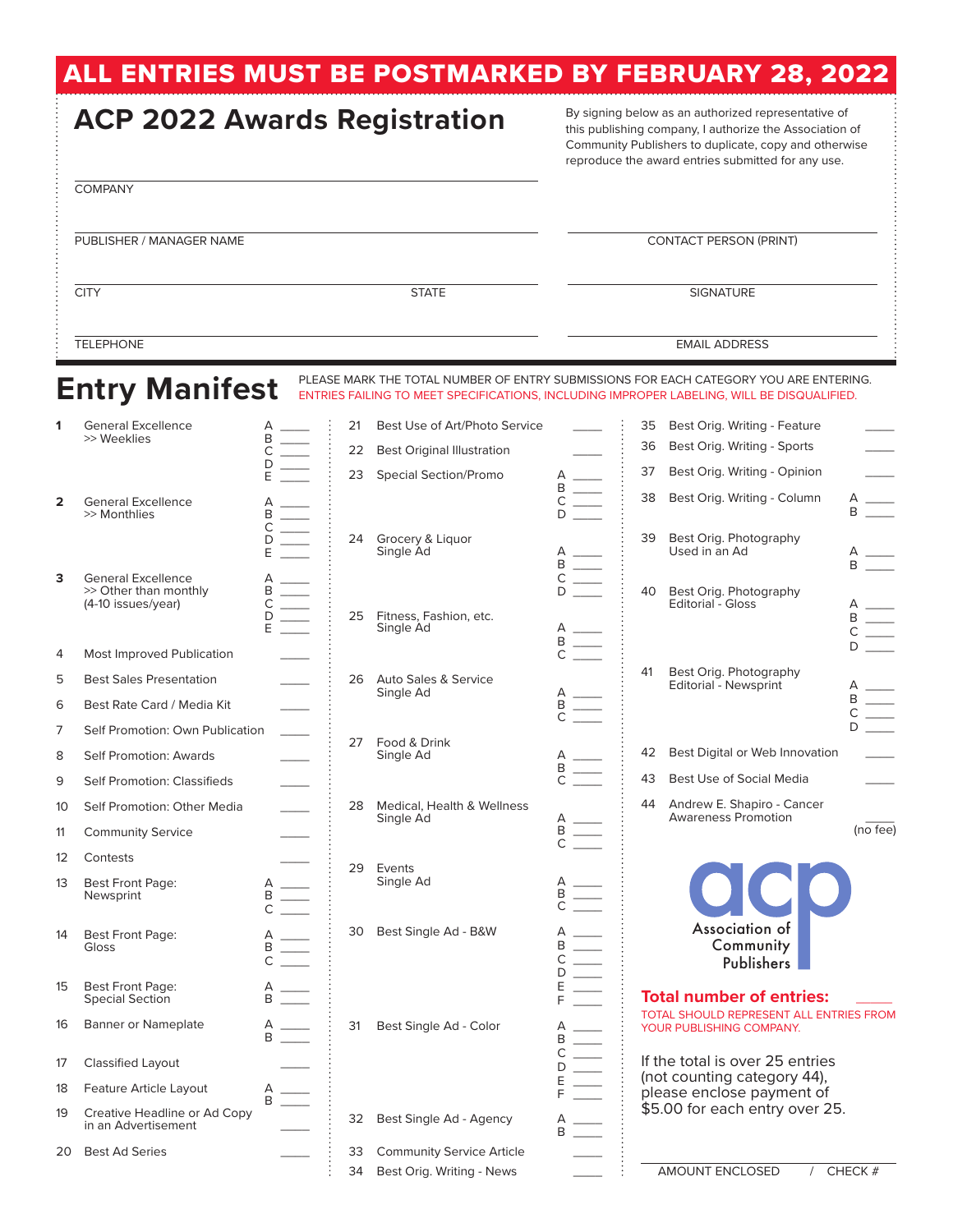

# 2022 Awards Competition

**for Outstanding Achievement in Design, Advertising, Editorial and Publishing**

CATEGORY ID LABELS: **Tape the correct ID Label to the back of each submission** near the lower edge of the page. Where needed, include arrows on the front of the tear sheet indicating the item to be judged (photo, ad, article, etc.). Do not cover any portion of the item to be judged with arrows. One label per category has been provided. (Print/Copy as needed for categories you wish to enter multiple submissions.)

|                                                                          | <b>DEADLINE FOR ENTRIES IS FEBRUARY 28, 2022</b>                         |
|--------------------------------------------------------------------------|--------------------------------------------------------------------------|
| <b>GENERAL EXCELLENCE - WEEKLIES</b><br>A. Publication printed on gloss  | <b>GENERAL EXCELLENCE - WEEKLIES</b><br><b>B. Single Advertising</b>     |
| PUBLISHING COMPANY                                                       | PUBLISHING COMPANY                                                       |
| PUBLICATION NAME * This will appear on the award for winning entries     | PUBLICATION NAME * This will appear on the award for winning entries     |
| <b>CITY</b><br><b>STATE</b>                                              | <b>CITY</b><br><b>STATE</b>                                              |
| <b>GENERAL EXCELLENCE - WEEKLIES</b><br>C. 0-9% editorial content        | <b>GENERAL EXCELLENCE - WEEKLIES</b><br>D. 10-25% editorial content      |
| PUBLISHING COMPANY                                                       | PUBLISHING COMPANY                                                       |
| PUBLICATION NAME * This will appear on the award for winning entries     | PUBLICATION NAME * This will appear on the award for winning entries     |
| <b>CITY</b><br><b>STATE</b>                                              | <b>CITY</b><br><b>STATE</b>                                              |
| <b>GENERAL EXCELLENCE - WEEKLIES</b><br>E. 26% or more editorial content | <b>GENERAL EXCELLENCE - MONTHLIES</b><br>A. Publication printed on gloss |
| PUBLISHING COMPANY                                                       | PUBLISHING COMPANY                                                       |
| PUBLICATION NAME * This will appear on the award for winning entries     | PUBLICATION NAME * This will appear on the award for winning entries     |
| <b>CITY</b><br><b>STATE</b>                                              | <b>CITY</b><br><b>STATE</b>                                              |
| <b>GENERAL EXCELLENCE - MONTHLIES</b><br><b>B. Single Advertising</b>    | <b>GENERAL EXCELLENCE - MONTHLIES</b><br>C. 0-9% editorial content       |
| B<br>PUBLISHING COMPANY                                                  | PUBLISHING COMPANY                                                       |
| PUBLICATION NAME * This will appear on the award for winning entries     | PUBLICATION NAME * This will appear on the award for winning entries     |
| <b>STATE</b><br><b>CITY</b>                                              | <b>CITY</b><br><b>STATE</b>                                              |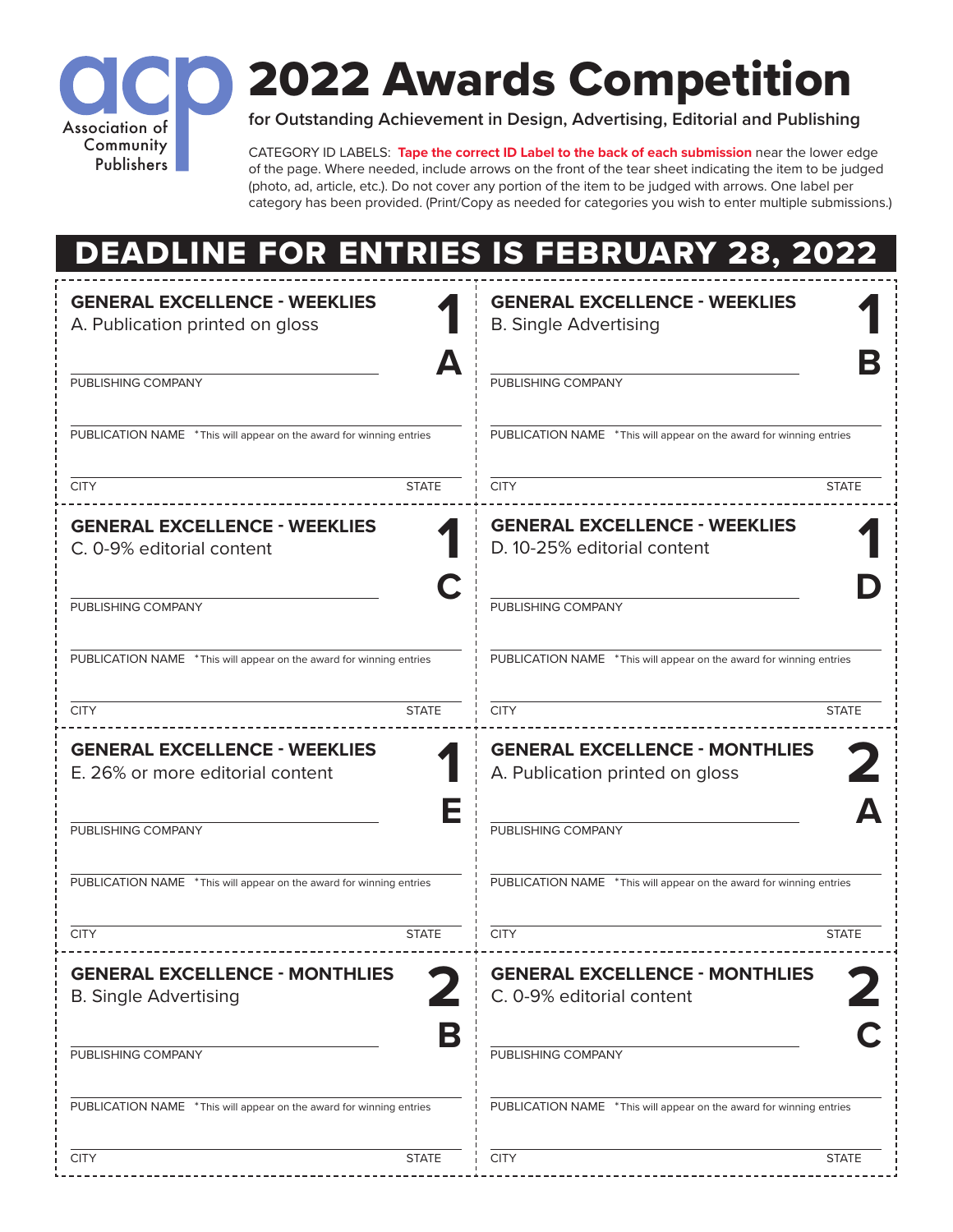| <b>GENERAL EXCELLENCE - MONTHLIES</b><br>D. 10-25% editorial content  | <b>GENERAL EXCELLENCE - MONTHLIES</b><br>E. 26% or more editorial content |
|-----------------------------------------------------------------------|---------------------------------------------------------------------------|
| PUBLISHING COMPANY                                                    | PUBLISHING COMPANY                                                        |
| PUBLICATION NAME * This will appear on the award for winning entries  | PUBLICATION NAME * This will appear on the award for winning entries      |
| <b>STATE</b><br><b>CITY</b>                                           | <b>CITY</b><br><b>STATE</b>                                               |
| <b>GENERAL EXCELLENCE - OTHER</b><br>A. Publication printed on gloss  | <b>GENERAL EXCELLENCE - OTHER</b><br><b>B. Single Advertising</b>         |
| Д<br>PUBLISHING COMPANY                                               | PUBLISHING COMPANY                                                        |
| PUBLICATION NAME * This will appear on the award for winning entries  | PUBLICATION NAME * This will appear on the award for winning entries      |
| <b>CITY</b><br><b>STATE</b>                                           | <b>CITY</b><br><b>STATE</b>                                               |
| <b>GENERAL EXCELLENCE - OTHER</b><br>C. 0-9% editorial content        | <b>GENERAL EXCELLENCE - OTHER</b><br>D. 10-25% editorial content          |
| PUBLISHING COMPANY                                                    | PUBLISHING COMPANY                                                        |
| PUBLICATION NAME * This will appear on the award for winning entries  | PUBLICATION NAME * This will appear on the award for winning entries      |
| <b>CITY</b><br><b>STATE</b>                                           | <b>CITY</b><br><b>STATE</b>                                               |
| <b>GENERAL EXCELLENCE - OTHER</b><br>E. 26% or more editorial content | <b>MOST IMPROVED PUBLICATION</b><br>Core publication only                 |
| E<br>PUBLISHING COMPANY                                               | PUBLISHING COMPANY                                                        |
| PUBLICATION NAME * This will appear on the award for winning entries  | PUBLICATION NAME * This will appear on the award for winning entries      |
| <b>CITY</b><br><b>STATE</b>                                           | <b>CITY</b><br><b>STATE</b>                                               |
| <b>BEST SALES PRESENTATION</b>                                        | <b>BEST RATE CARD / MEDIA KIT</b>                                         |
| PUBLISHING COMPANY                                                    | PUBLISHING COMPANY                                                        |
| PUBLICATION NAME * This will appear on the award for winning entries  | PUBLICATION NAME * This will appear on the award for winning entries      |
| <b>STATE</b><br><b>CITY</b>                                           | <b>CITY</b><br><b>STATE</b>                                               |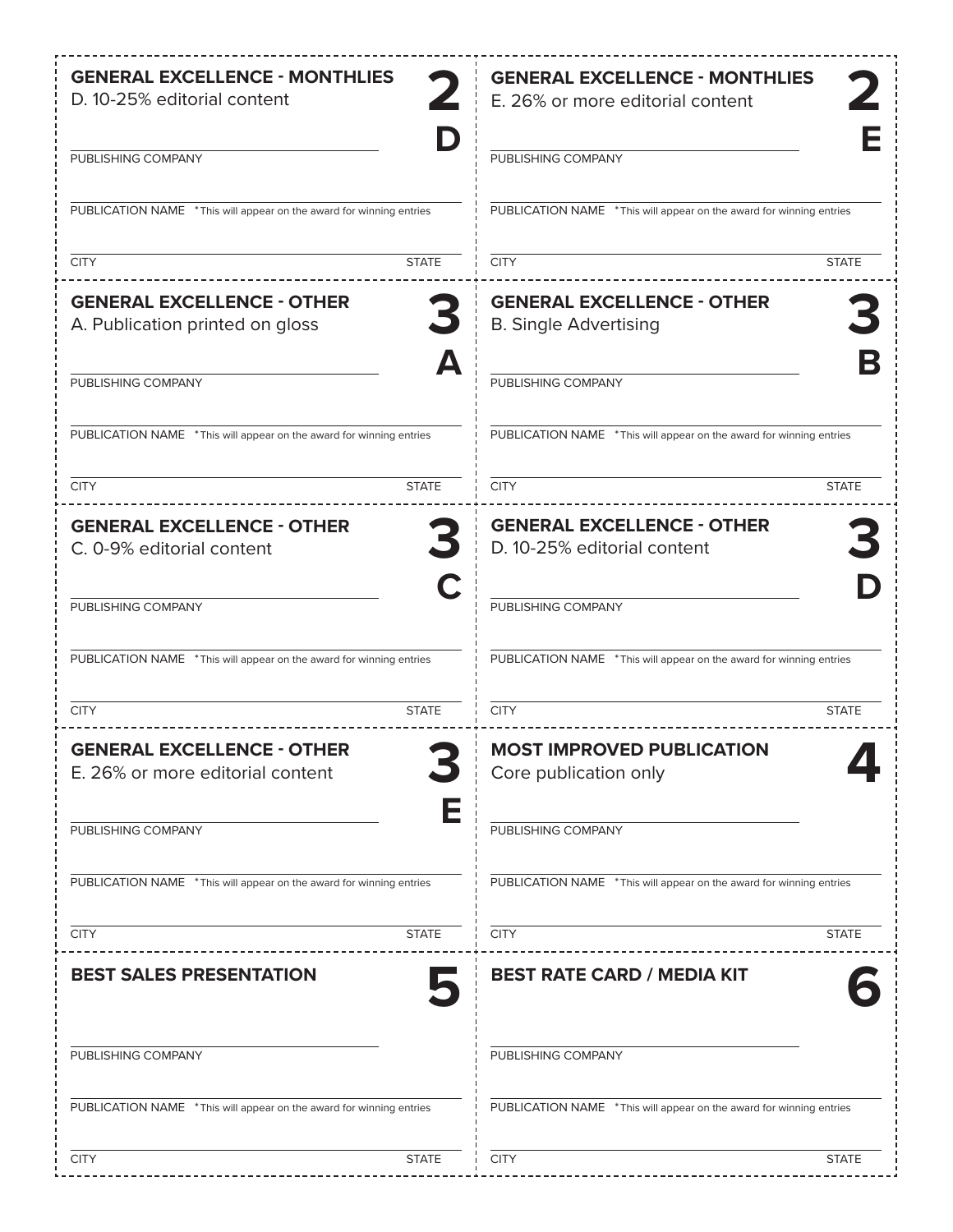| <b>SELF PROMOTION</b><br><b>OWN PUBLICATION</b>                              | <b>SELF PROMOTION</b><br><b>AWARDS</b>                               |
|------------------------------------------------------------------------------|----------------------------------------------------------------------|
| PUBLISHING COMPANY                                                           | PUBLISHING COMPANY                                                   |
| PUBLICATION NAME * This will appear on the award for winning entries         | PUBLICATION NAME * This will appear on the award for winning entries |
| <b>STATE</b><br><b>CITY</b>                                                  | <b>STATE</b><br><b>CITY</b>                                          |
| <b>SELF PROMOTION</b><br><b>CLASSIFIEDS</b>                                  | <b>SELF PROMOTION</b><br><b>OTHER MEDIA</b>                          |
| PUBLISHING COMPANY                                                           | PUBLISHING COMPANY                                                   |
| PUBLICATION NAME * This will appear on the award for winning entries         | PUBLICATION NAME * This will appear on the award for winning entries |
| <b>STATE</b><br><b>CITY</b>                                                  | <b>STATE</b><br><b>CITY</b>                                          |
| <b>COMMUNITY SERVICE</b>                                                     | <b>CONTESTS</b>                                                      |
| PUBLISHING COMPANY                                                           | PUBLISHING COMPANY                                                   |
| PUBLICATION NAME * This will appear on the award for winning entries         | PUBLICATION NAME * This will appear on the award for winning entries |
| <b>STATE</b><br><b>CITY</b>                                                  | <b>CITY</b><br><b>STATE</b>                                          |
| <b>BEST FRONT PAGE</b> (newsprint)<br>A. Magazine Format                     | <b>BEST FRONT PAGE (newsprint)</b><br><b>B. Newspaper Format</b>     |
| Δ<br>PUBLISHING COMPANY                                                      | PUBLISHING COMPANY                                                   |
| PUBLICATION NAME * This will appear on the award for winning entries         | PUBLICATION NAME * This will appear on the award for winning entries |
| <b>STATE</b><br><b>CITY</b>                                                  | <b>CITY</b><br><b>STATE</b>                                          |
| <b>BEST FRONT PAGE (newsprint)</b><br>13<br>C. Shopper Format (no editorial) | <b>BEST FRONT PAGE (gloss)</b><br>A. Magazine Format                 |
| PUBLISHING COMPANY                                                           | PUBLISHING COMPANY                                                   |
| PUBLICATION NAME * This will appear on the award for winning entries         | PUBLICATION NAME * This will appear on the award for winning entries |
| <b>CITY</b><br><b>STATE</b>                                                  | <b>CITY</b><br><b>STATE</b>                                          |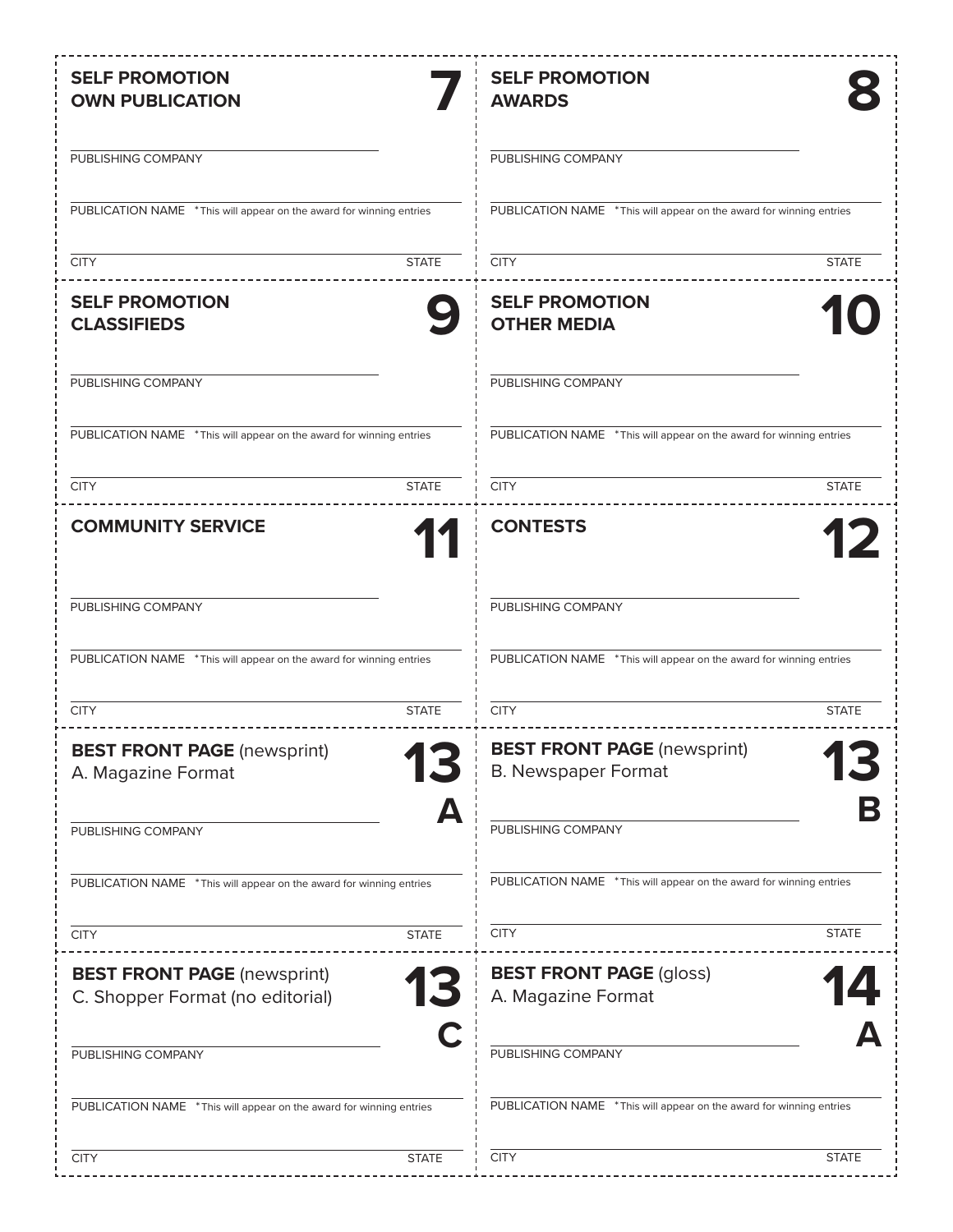| <b>BEST FRONT PAGE (gloss)</b><br>14<br><b>B. Newspaper Format</b>   | <b>BEST FRONT PAGE (gloss)</b><br>C. Shopper Format                  |
|----------------------------------------------------------------------|----------------------------------------------------------------------|
| В<br>PUBLISHING COMPANY                                              | PUBLISHING COMPANY                                                   |
| PUBLICATION NAME * This will appear on the award for winning entries | PUBLICATION NAME * This will appear on the award for winning entries |
| <b>CITY</b><br><b>STATE</b>                                          | <b>CITY</b><br><b>STATE</b>                                          |
| <b>BEST FRONT PAGE</b> (special section)<br>15<br>A. Gloss           | <b>BEST FRONT PAGE</b> (special section)<br><b>B.</b> Newsprint      |
| Д<br>PUBLISHING COMPANY                                              | PUBLISHING COMPANY                                                   |
| PUBLICATION NAME * This will appear on the award for winning entries | PUBLICATION NAME * This will appear on the award for winning entries |
| <b>CITY</b><br><b>STATE</b>                                          | <b>CITY</b><br><b>STATE</b>                                          |
| <b>BEST BANNER OR NAMEPLATE</b><br>16<br>A. Gloss                    | <b>BEST BANNER OR NAMEPLATE</b><br><b>B.</b> Newsprint               |
| Д<br>PUBLISHING COMPANY                                              | PUBLISHING COMPANY                                                   |
| PUBLICATION NAME * This will appear on the award for winning entries | PUBLICATION NAME * This will appear on the award for winning entries |
| <b>CITY</b><br><b>STATE</b>                                          | <b>CITY</b><br><b>STATE</b>                                          |
| <b>CLASSIFIED AD LAYOUT</b>                                          | <b>FEATURE ARTICLE LAYOUT</b><br>A. Magazine Format                  |
| PUBLISHING COMPANY                                                   | PUBLISHING COMPANY                                                   |
| PUBLICATION NAME * This will appear on the award for winning entries | PUBLICATION NAME * This will appear on the award for winning entries |
| <b>CITY</b><br><b>STATE</b>                                          | <b>CITY</b><br><b>STATE</b>                                          |
| <b>FEATURE ARTICLE LAYOUT</b><br><b>B. Newspaper Format</b>          | <b>CREATIVE HEADLINE OR AD COPY</b><br><b>USED IN ADVERTISEMENT</b>  |
| В<br>PUBLISHING COMPANY                                              | PUBLISHING COMPANY                                                   |
| PUBLICATION NAME * This will appear on the award for winning entries | PUBLICATION NAME * This will appear on the award for winning entries |
| <b>CITY</b><br><b>STATE</b>                                          | <b>CITY</b><br><b>STATE</b>                                          |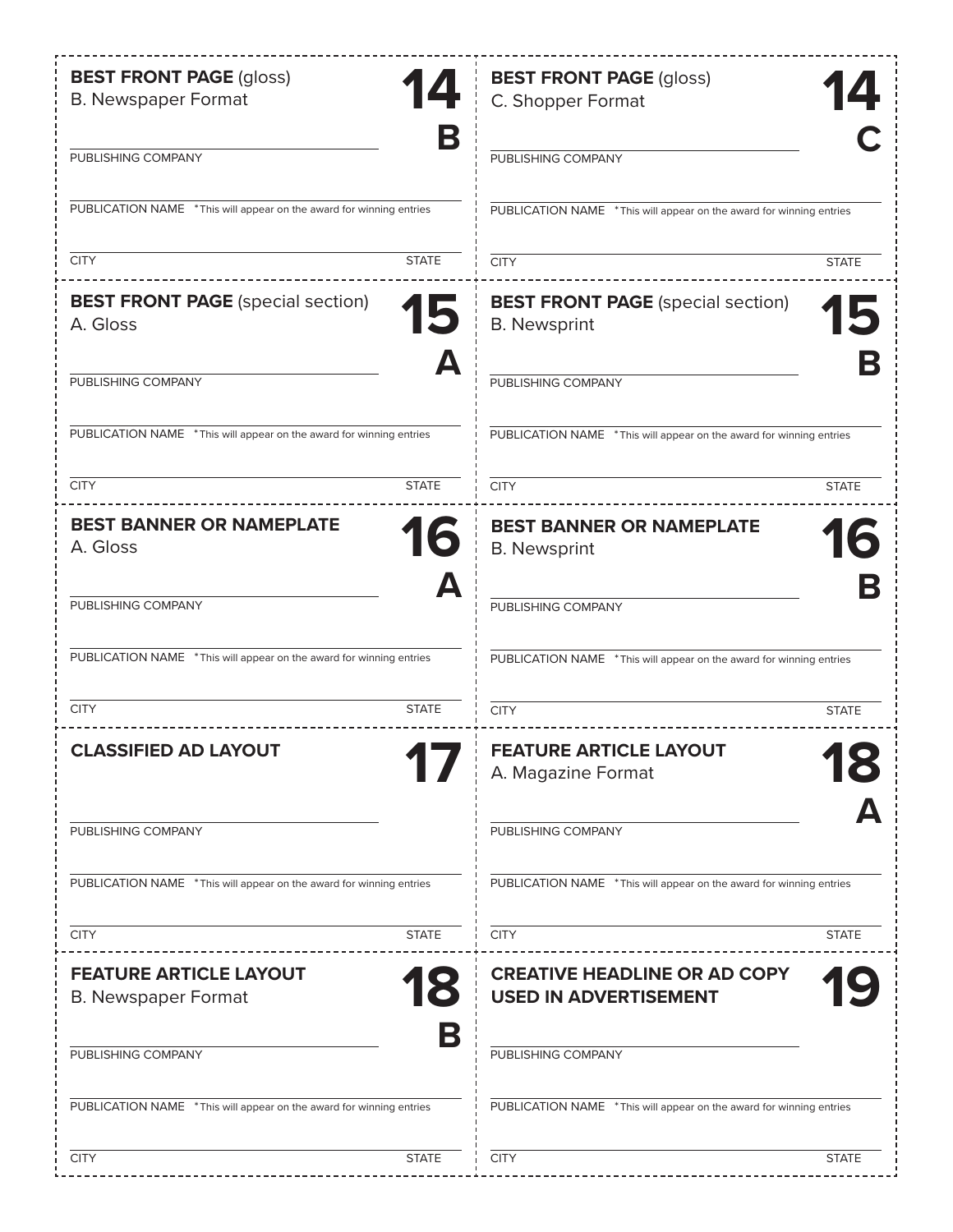| <b>BEST AD SERIES</b><br>20                                                  | <b>BEST USE OF ART OR</b><br>21<br><b>PHOTOGRAPHY SERVICE</b>                        |
|------------------------------------------------------------------------------|--------------------------------------------------------------------------------------|
| PUBLISHING COMPANY                                                           | PUBLISHING COMPANY                                                                   |
| PUBLICATION NAME * This will appear on the award for winning entries         | PUBLICATION NAME * This will appear on the award for winning entries                 |
| <b>STATE</b><br><b>CITY</b>                                                  | <b>CITY</b><br><b>STATE</b>                                                          |
| <b>BEST ORIGINAL ILLUSTRATION</b><br>22<br><b>OR DIGITAL ART</b>             | <b>IN-PAPER OR SPECIAL SECTION</b><br>23<br>A. On pages within full run              |
| PUBLISHING COMPANY                                                           | PUBLISHING COMPANY                                                                   |
| PUBLICATION NAME * This will appear on the award for winning entries         | PUBLICATION NAME * This will appear on the award for winning entries                 |
| <b>STATE</b><br><b>CITY</b>                                                  | <b>CITY</b><br><b>STATE</b>                                                          |
| <b>IN-PAPER OR SPECIAL SECTION</b><br>23<br>B. Insert within full run        | <b>IN-PAPER OR SPECIAL SECTION</b><br>23<br>C. Stand-alone                           |
| B<br>PUBLISHING COMPANY                                                      | PUBLISHING COMPANY                                                                   |
| PUBLICATION NAME * This will appear on the award for winning entries         | PUBLICATION NAME * This will appear on the award for winning entries                 |
| <b>CITY</b><br><b>STATE</b>                                                  | <b>CITY</b><br><b>STATE</b>                                                          |
| <b>IN-PAPER OR SPECIAL SECTION</b><br>D. Classified Promotion                | <b>SINGLE AD - GROCERY &amp; LIQUOR</b><br>A. B&W on newsprint                       |
| PUBLISHING COMPANY                                                           | PUBLISHING COMPANY                                                                   |
| PUBLICATION NAME * This will appear on the award for winning entries         | PUBLICATION NAME * This will appear on the award for winning entries                 |
| <b>STATE</b><br><b>CITY</b>                                                  | <b>CITY</b><br><b>STATE</b>                                                          |
| <b>SINGLE AD - GROCERY &amp; LIQUOR</b><br>B. Full color (CMYK) on newsprint | <b>SINGLE AD - GROCERY &amp; LIQUOR</b><br>C. Full color (CMYK) ad printed on glossy |
| В<br>PUBLISHING COMPANY                                                      | PUBLISHING COMPANY                                                                   |
| PUBLICATION NAME * This will appear on the award for winning entries         | PUBLICATION NAME * This will appear on the award for winning entries                 |
| <b>CITY</b><br><b>STATE</b>                                                  | <b>CITY</b><br><b>STATE</b>                                                          |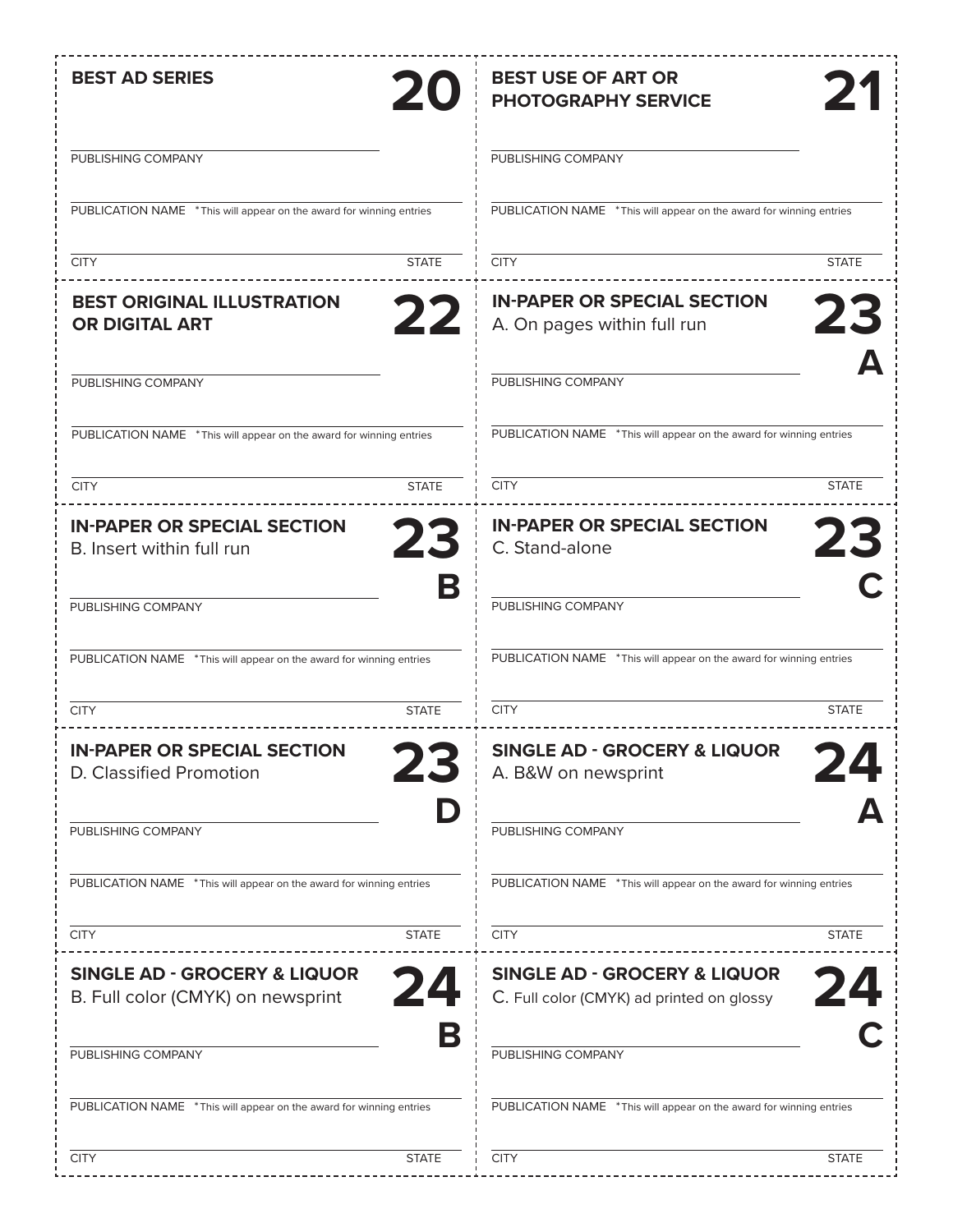| <b>SINGLE AD - GROCERY &amp; LIQUOR</b><br>24<br>D. Multi-page grocery ad, all stocks, colors | <b>SINGLE AD - FASHION, ETC.</b><br>25<br>A. B&W on newsprint           |
|-----------------------------------------------------------------------------------------------|-------------------------------------------------------------------------|
| PUBLISHING COMPANY                                                                            | PUBLISHING COMPANY                                                      |
| PUBLICATION NAME * This will appear on the award for winning entries                          | PUBLICATION NAME *This will appear on the award for winning entries     |
| <b>CITY</b><br><b>STATE</b>                                                                   | <b>CITY</b><br><b>STATE</b>                                             |
| <b>SINGLE AD - FASHION, ETC.</b><br>25<br>B. Full color (CMYK) on newsprint                   | <b>SINGLE AD - FASHION, ETC.</b><br>25<br>C. Full color (CMYK) on gloss |
| B<br>PUBLISHING COMPANY                                                                       | PUBLISHING COMPANY                                                      |
| PUBLICATION NAME * This will appear on the award for winning entries                          | PUBLICATION NAME * This will appear on the award for winning entries    |
| <b>CITY</b><br><b>STATE</b>                                                                   | <b>CITY</b><br><b>STATE</b>                                             |
| <b>SINGLE AD - AUTO</b><br>26                                                                 | <b>SINGLE AD - AUTO</b><br>26                                           |
| A. B&W on newsprint<br>Д                                                                      | B. Full color (CMYK) on newsprint                                       |
| PUBLISHING COMPANY                                                                            | PUBLISHING COMPANY                                                      |
| PUBLICATION NAME *This will appear on the award for winning entries                           | PUBLICATION NAME * This will appear on the award for winning entries    |
| <b>CITY</b><br><b>STATE</b>                                                                   | <b>CITY</b><br><b>STATE</b>                                             |
| <b>SINGLE AD - AUTO</b><br>C. Full color (CMYK) on gloss                                      | <b>SINGLE AD - FOOD &amp; DRINK</b><br>A. B&W on newsprint              |
| PUBLISHING COMPANY                                                                            | PUBLISHING COMPANY                                                      |
| PUBLICATION NAME * This will appear on the award for winning entries                          | PUBLICATION NAME * This will appear on the award for winning entries    |
| <b>CITY</b><br><b>STATE</b>                                                                   | <b>CITY</b><br><b>STATE</b>                                             |
| <b>SINGLE AD - FOOD &amp; DRINK</b><br>B. Full color (CMYK) on newsprint                      | <b>SINGLE AD - FOOD &amp; DRINK</b><br>C. Full color (CMYK) on gloss    |
| В<br>PUBLISHING COMPANY                                                                       | PUBLISHING COMPANY                                                      |
| PUBLICATION NAME * This will appear on the award for winning entries                          | PUBLICATION NAME * This will appear on the award for winning entries    |
| <b>CITY</b><br><b>STATE</b>                                                                   | <b>CITY</b><br><b>STATE</b>                                             |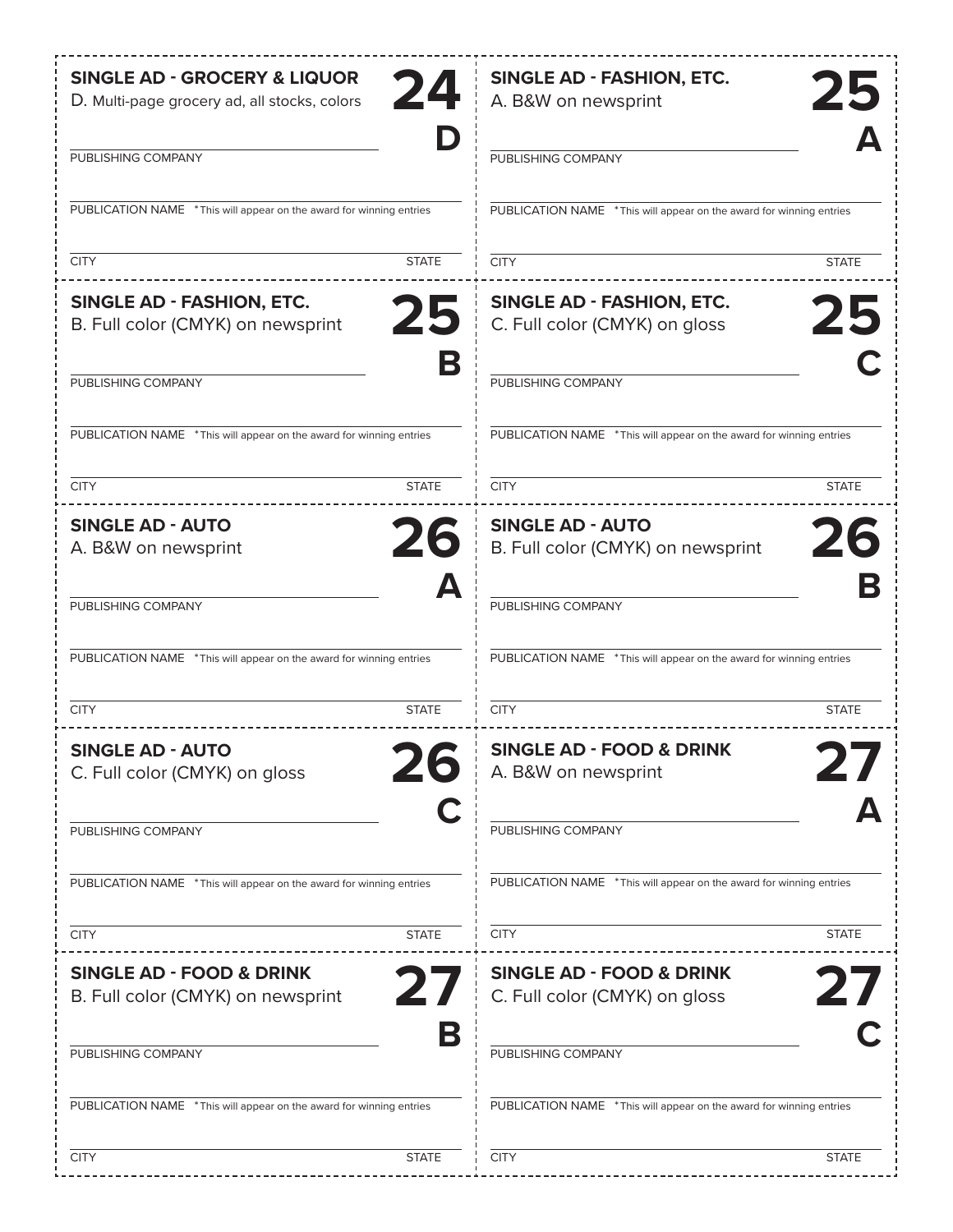| SINGLE AD - MEDICAL, HEALTH, ETC.<br>28<br>A. B&W on newsprint           | SINGLE AD - MEDICAL, HEALTH, ETC.<br>B. Full color (CMYK) on newsprint |
|--------------------------------------------------------------------------|------------------------------------------------------------------------|
| Д<br>PUBLISHING COMPANY                                                  | PUBLISHING COMPANY                                                     |
| PUBLICATION NAME * This will appear on the award for winning entries     | PUBLICATION NAME * This will appear on the award for winning entries   |
| <b>CITY</b><br><b>STATE</b>                                              | <b>CITY</b><br><b>STATE</b>                                            |
| SINGLE AD - MEDICAL, HEALTH, ETC.<br>28<br>C. Full color (CMYK) on gloss | <b>SINGLE AD - EVENTS</b><br>29<br>A. B&W on newsprint                 |
| PUBLISHING COMPANY                                                       | PUBLISHING COMPANY                                                     |
| PUBLICATION NAME * This will appear on the award for winning entries     | PUBLICATION NAME * This will appear on the award for winning entries   |
| <b>CITY</b><br><b>STATE</b>                                              | <b>CITY</b><br><b>STATE</b>                                            |
| <b>SINGLE AD - EVENTS</b><br>29<br>B. Full color (CMYK) on newsprint     | <b>SINGLE AD - EVENTS</b><br>29<br>C. Full color (CMYK) on gloss       |
| В<br>PUBLISHING COMPANY                                                  | PUBLISHING COMPANY                                                     |
| PUBLICATION NAME * This will appear on the award for winning entries     | PUBLICATION NAME * This will appear on the award for winning entries   |
| <b>CITY</b><br><b>STATE</b>                                              | <b>CITY</b><br><b>STATE</b>                                            |
| <b>REST SINGLE AD - R&amp;W</b><br>A. Up to 6" height on Newsprint       | <b>BEST SINGLE AD - B&amp;W</b><br>B. Up to 6" height on Gloss         |
| Д<br>PUBLISHING COMPANY                                                  | PUBLISHING COMPANY                                                     |
| PUBLICATION NAME * This will appear on the award for winning entries     | PUBLICATION NAME * This will appear on the award for winning entries   |
| <b>CITY</b><br><b>STATE</b>                                              | <b>CITY</b><br><b>STATE</b>                                            |
| <b>BEST SINGLE AD - B&amp;W</b><br>C. 6"-12" height on Newsprint         | <b>BEST SINGLE AD - B&amp;W</b><br>D. 6"-12" height on Gloss           |
| PUBLISHING COMPANY                                                       | PUBLISHING COMPANY                                                     |
| PUBLICATION NAME * This will appear on the award for winning entries     | PUBLICATION NAME * This will appear on the award for winning entries   |
| <b>CITY</b><br><b>STATE</b>                                              | <b>CITY</b><br><b>STATE</b>                                            |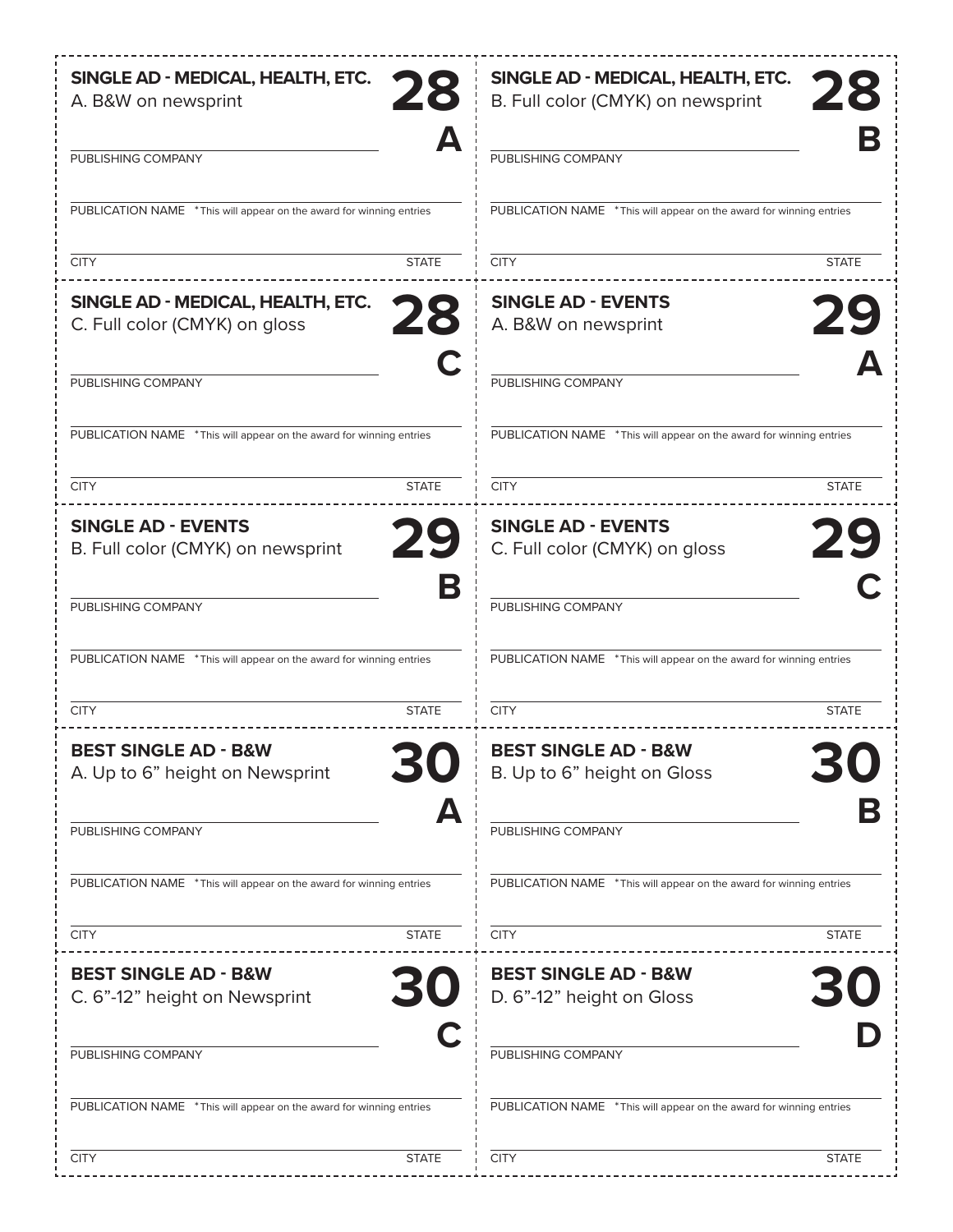| <b>BEST SINGLE AD - B&amp;W</b><br>30<br>E. 12" or more height on Newsprint | <b>BEST SINGLE AD - B&amp;W</b><br>F. 12" or more height on Gloss    |
|-----------------------------------------------------------------------------|----------------------------------------------------------------------|
| PUBLISHING COMPANY                                                          | PUBLISHING COMPANY                                                   |
| PUBLICATION NAME * This will appear on the award for winning entries        | PUBLICATION NAME * This will appear on the award for winning entries |
| <b>CITY</b><br><b>STATE</b>                                                 | <b>STATE</b><br><b>CITY</b>                                          |
| <b>BEST SINGLE AD - COLOR</b><br>31<br>A. Up to 6" height on Newsprint      | <b>BEST SINGLE AD - COLOR</b><br>B. Up to 6" height on Gloss         |
| А<br>PUBLISHING COMPANY                                                     | PUBLISHING COMPANY                                                   |
| PUBLICATION NAME * This will appear on the award for winning entries        | PUBLICATION NAME * This will appear on the award for winning entries |
| <b>STATE</b><br><b>CITY</b>                                                 | <b>CITY</b><br><b>STATE</b>                                          |
| <b>BEST SINGLE AD - COLOR</b><br>31<br>C. 6"-12" height on Newsprint        | <b>BEST SINGLE AD - COLOR</b><br>D. 6"-12" height on Gloss           |
| C<br>PUBLISHING COMPANY                                                     | PUBLISHING COMPANY                                                   |
| PUBLICATION NAME * This will appear on the award for winning entries        | PUBLICATION NAME * This will appear on the award for winning entries |
| <b>CITY</b><br><b>STATE</b>                                                 | <b>CITY</b><br><b>STATE</b>                                          |
| <b>BEST SINGLE AD - COLOR</b><br>E. 12" or more height on Newsprint         | <b>BEST SINGLE AD - COLOR</b><br>F. 12" or more height on Gloss      |
| Е<br>PUBLISHING COMPANY                                                     | PUBLISHING COMPANY                                                   |
| PUBLICATION NAME * This will appear on the award for winning entries        | PUBLICATION NAME *This will appear on the award for winning entries  |
| <b>CITY</b><br><b>STATE</b>                                                 | <b>CITY</b><br><b>STATE</b>                                          |
| <b>BEST SINGLE AD - AGENCY</b><br>A. Any size ad - B&W                      | <b>BEST SINGLE AD - AGENCY</b><br>B. Any size ad - CMYK              |
| PUBLISHING COMPANY                                                          | PUBLISHING COMPANY                                                   |
| PUBLICATION NAME * This will appear on the award for winning entries        | PUBLICATION NAME * This will appear on the award for winning entries |
| <b>CITY</b><br><b>STATE</b>                                                 | <b>CITY</b><br><b>STATE</b>                                          |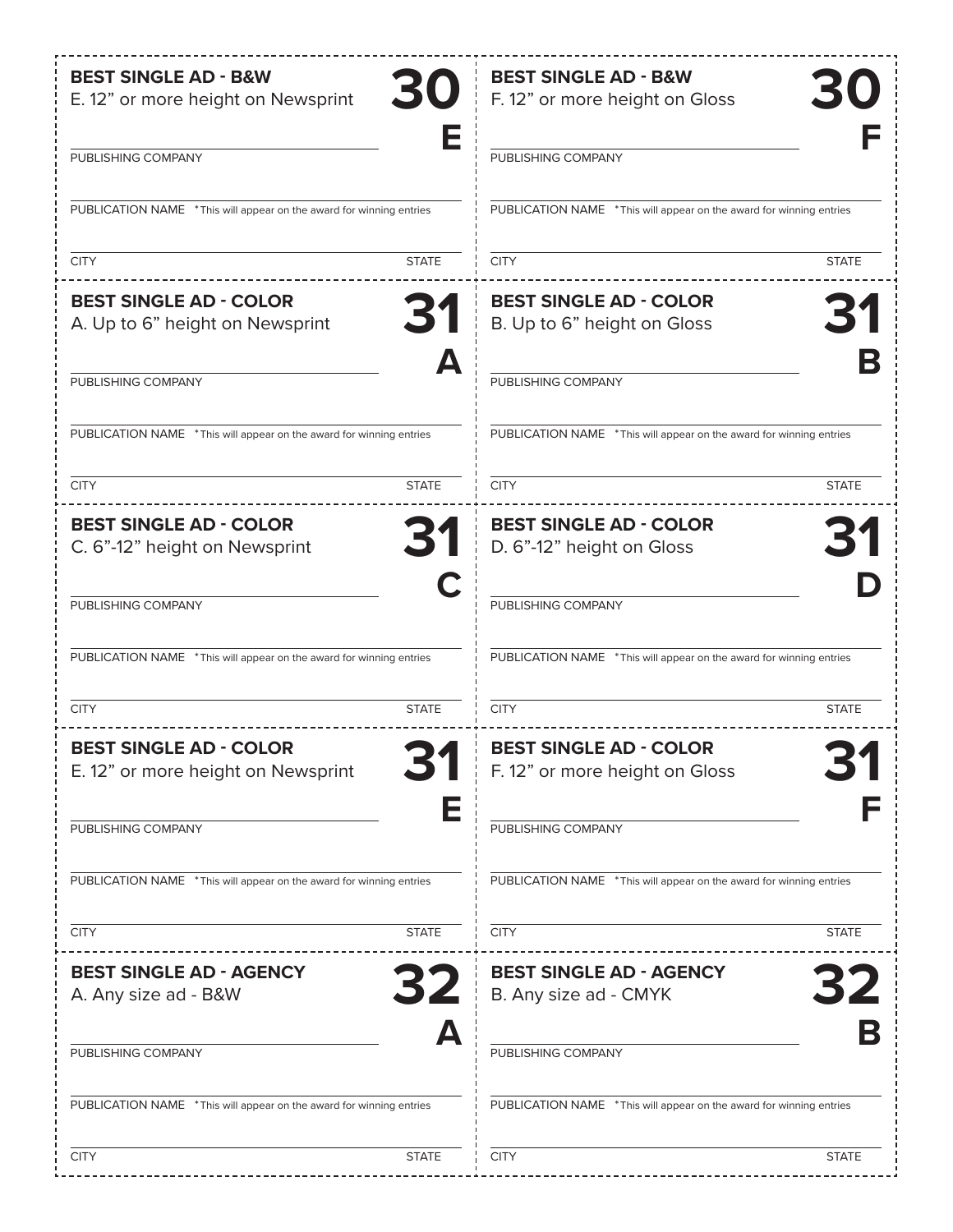| <b>COMMUNITY SERVICE ARTICLE</b>                                     | <b>BEST ORIGINAL WRITING -</b>                                       |
|----------------------------------------------------------------------|----------------------------------------------------------------------|
| 33                                                                   | <b>NEWS ARTICLE</b>                                                  |
| PUBLISHING COMPANY                                                   | PUBLISHING COMPANY                                                   |
| PUBLICATION NAME * This will appear on the award for winning entries | PUBLICATION NAME * This will appear on the award for winning entries |
| <b>STATE</b>                                                         | <b>CITY</b>                                                          |
| <b>CITY</b>                                                          | <b>STATE</b>                                                         |
| <b>BEST ORIGINAL WRITING -</b>                                       | <b>BEST ORIGINAL WRITING -</b>                                       |
| 35                                                                   | 36                                                                   |
| <b>FEATURE ARTICLE</b>                                               | <b>SPORTS ARTICLE</b>                                                |
| PUBLISHING COMPANY                                                   | PUBLISHING COMPANY                                                   |
| PUBLICATION NAME * This will appear on the award for winning entries | PUBLICATION NAME * This will appear on the award for winning entries |
| <b>STATE</b>                                                         | <b>CITY</b>                                                          |
| <b>CITY</b>                                                          | <b>STATE</b>                                                         |
| <b>BEST ORIGINAL WRITING -</b>                                       | <b>BEST ORIG. WRITING - COLUMN</b>                                   |
| 37                                                                   | 38                                                                   |
| <b>OPINION</b>                                                       | A. Entertainment column                                              |
| PUBLISHING COMPANY                                                   | PUBLISHING COMPANY                                                   |
| PUBLICATION NAME * This will appear on the award for winning entries | PUBLICATION NAME * This will appear on the award for winning entries |
| <b>CITY</b>                                                          | <b>CITY</b>                                                          |
| <b>STATE</b>                                                         | <b>STATE</b>                                                         |
| <b>REST ORIG, WRITING - COLUMN</b>                                   | <b>BEST ORIG. PHOTO - AD</b>                                         |
| <b>B.</b> Informational column                                       | A. Gloss / Heavyweight Paper                                         |
| B<br>PUBLISHING COMPANY                                              | PUBLISHING COMPANY                                                   |
| PUBLICATION NAME * This will appear on the award for winning entries | PUBLICATION NAME * This will appear on the award for winning entries |
| <b>CITY</b>                                                          | <b>CITY</b>                                                          |
| <b>STATE</b>                                                         | <b>STATE</b>                                                         |
| <b>BEST ORIG. PHOTO - AD</b>                                         | <b>BEST ORIG. EDIT. PHOTO - GLOSS</b>                                |
| <b>B.</b> Newsprint                                                  | A. Single Photo in News Article                                      |
| Б<br>PUBLISHING COMPANY                                              | PUBLISHING COMPANY                                                   |
| PUBLICATION NAME * This will appear on the award for winning entries | PUBLICATION NAME * This will appear on the award for winning entries |
| <b>CITY</b>                                                          | <b>CITY</b>                                                          |
| <b>STATE</b>                                                         | <b>STATE</b>                                                         |